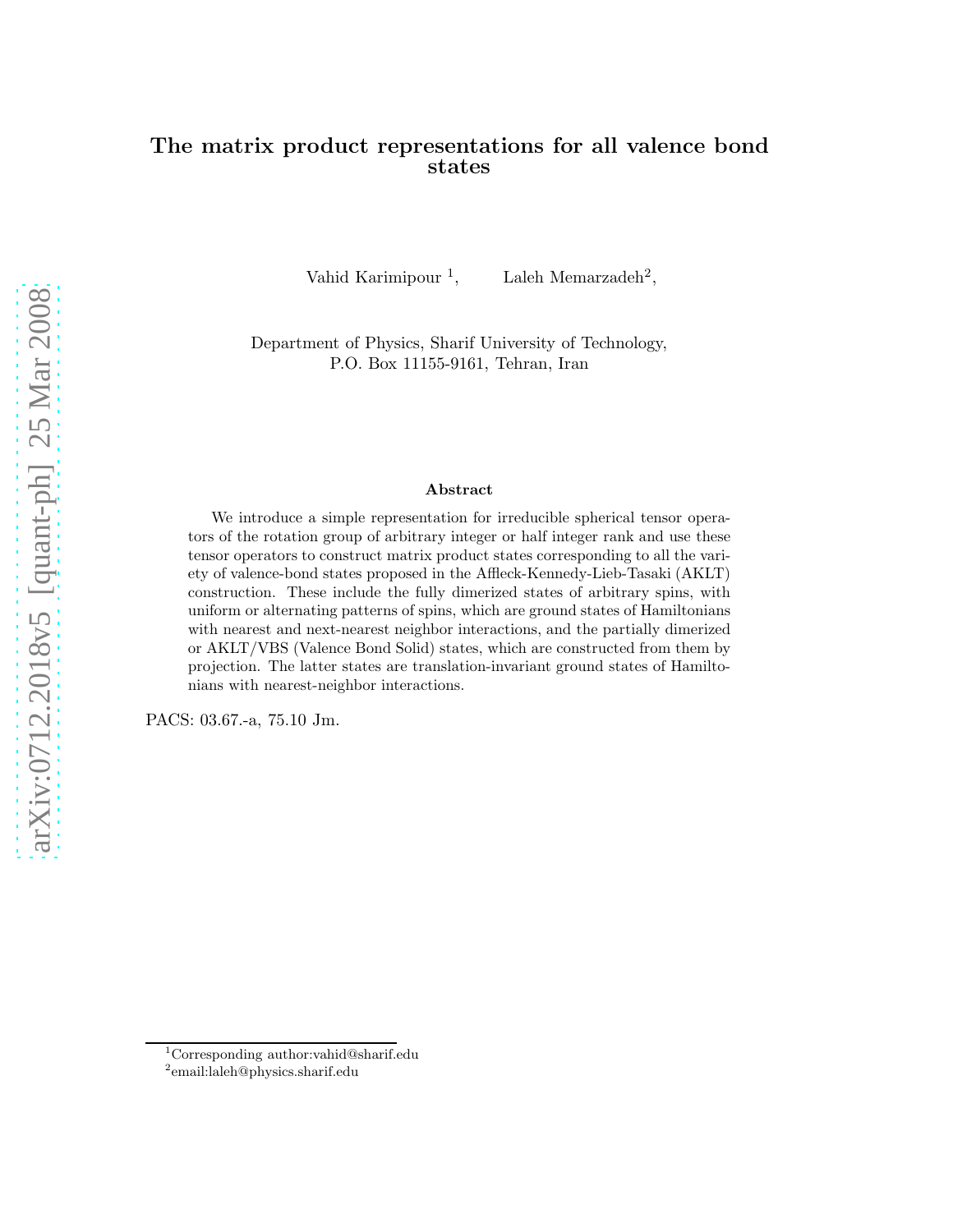### 1 Introduction

The problem of introducing exactly solvable models in quantum spin chains has a long history in statistical mechanics and mathematical physics, which encompasses a variety of models and techniques  $[1, 2]$ . One can mention the XY  $[3]$ , the Heisenberg XXX and XXZ [4], the AKLT [5], and the Majumdar-Ghosh models [6], and the free fermion, the Bethe ansatz, and the matrix product techniques to name only a few of the most important models and techniques which have been developed so far. Finding any new exactly solvable model, is an important step, since it acts as a reference model for developing approximate perturbative solutions for more realistic models. It will also help us to test many of the new ideas about collective behavior of quantum systems, i.e. entanglement properties [7, 8], or the relation of criticality and universality of entanglement [9, 10].

In [5], Affleck, Kennedy, Lieb and Tasaki (AKLT), suggested a new construction for a variety of spin states, known as valence bond states. The basic element of this construction is a spin-1/2 singlet state, a dimer,  $|s\rangle = \frac{1}{\sqrt{s}}$  $\frac{1}{2}(|+, -\rangle - |-, +\rangle)$  which is called a valence bond in [5]. A dimerized state is just a juxtaposition of such dimers on adjacent sites, figure (1-a). Such a state is clearly seen to be a ground state of a Hamiltonian with three-sites interactions (nearest and next-nearest neighbors), the local Hamiltonian of which is the projector to spin  $3/2$  states,  $h = P_{3/2}$ . The reason is that due to the presence of a dimer, the sum of spins of three adjacent sites adds up only to spin  $1/2$ . The parent Hamiltonian of this fully dimerized state, is known as Majumdar-Ghosh Hamiltonian and has the form

$$
H = \sum_{j} \sigma_i \cdot \sigma_{i+1} + \frac{1}{2} \sigma_i \cdot \sigma_{i+2}.
$$
 (1)

This Hamiltonian has a two-fold ground state degeneracy, the other ground state being simply a one-site translation of dimers to the left or right.

One can also consider fully dimerized states [5] with alternating patterns of spins, where there are alternating number of valence bonds or dimers. An example of this is shown in figure (2-a), where the local three-sites Hamiltonian, should be taken as projector to spin 2,  $h = P_2$ . Moreover one can use projection, to construct from these fully dimerized states, partially dimerized or AKLT/VBS states which are ground states of Hamiltonians with nearest-neighbor interactions. For example in figure (1 b), if one projects each pair of spin-1/2 particles in a bulb of the original chain to the symmetrized triplet, a non-dimerized spin-1 state is obtained on a new chain, whose parent Hamiltonian which annihilates this state is the sum of spin-2 projectors  $P_2$  on consecutive sites. The reason for this annihilation is that the sum of four initial spins on the original chain (known also as the virtual chain) add up to at most spin 1, due to the presence of the valence bond which is a singlet. In this way a spin-1 quantum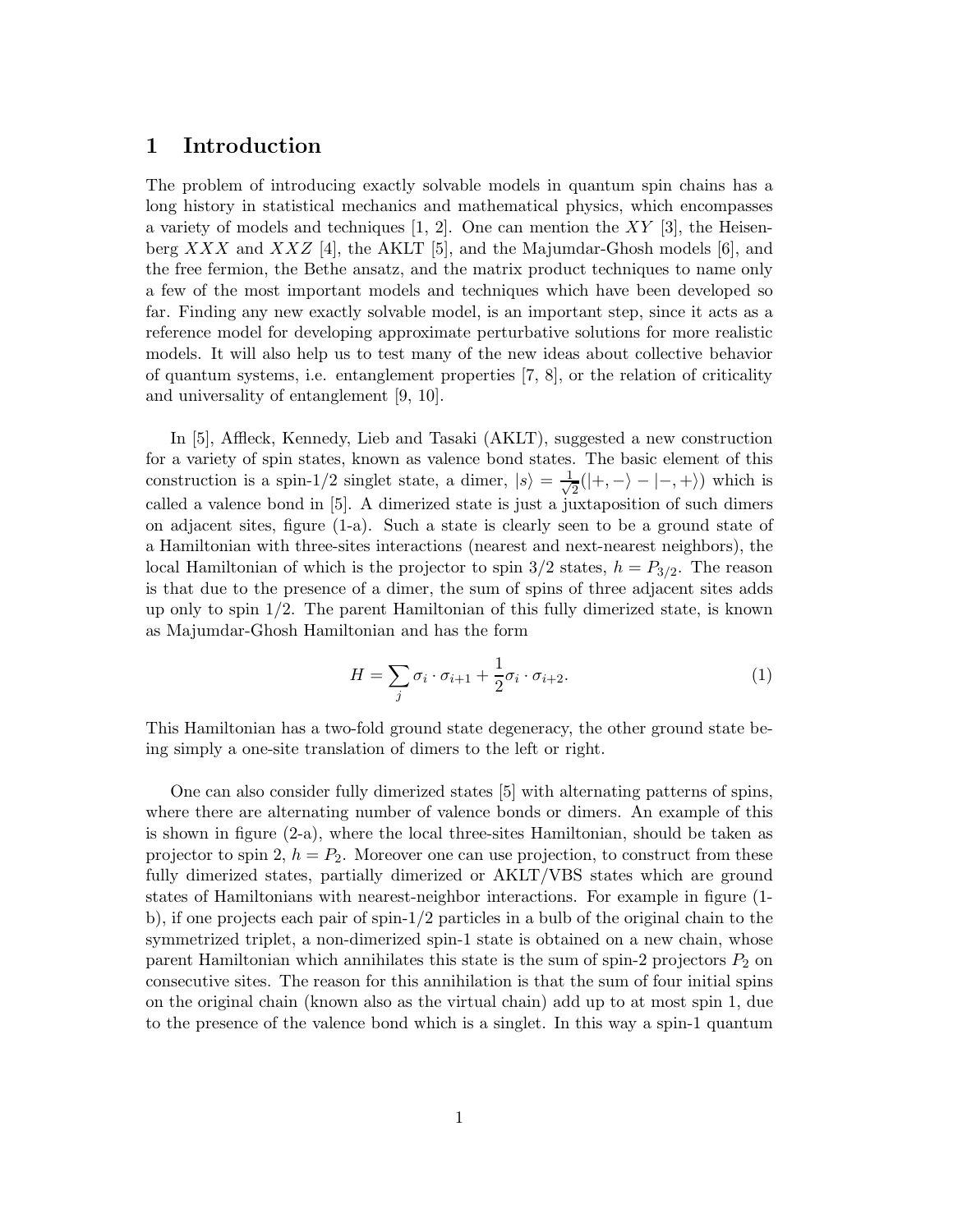

Figure 1: Color Online. A fully dimerized valence bond state, and the AKLT construction of a partially dimerized spin-1 state. The states in each bulb are projected to the symmetrized triplet. The parent Hamiltonian of the upper chain (a) has an interaction range of 3 lattice sites, while that of the lower chain (b) has a range of 2 sites.

chain is obtained which is the exact ground state of the following Hamiltonian:

$$
H = \sum_{j} S_i \cdot S_{i+1} + \frac{1}{3} (S_i \cdot S_{i+1})^2.
$$
 (2)

Projection can also be used for other types of dimerized state as shown in figure (2-b) to construct states with arbitrary integer or half integer spins. For example in figure (2-b), looking at the number of valence bonds which are singlets and are not counted in the addition of spins in the virtual sites, one finds that the local Hamiltonians can be chosen as  $h_1 = \lambda_3 P_3$  and  $h_2 = \lambda_3 P_3 + \lambda_2 P_2$ , where  $P_j$  is the projector on spin-j states and  $\lambda_j$ 's are positive coefficients. To assure translation invariance for the parent Hamiltonian one then takes  $H = \sum_j h_{j,j+1}$  where  $h = P_3$ , is the operator common to both  $h_1$  and  $h_2$ . Needless to say, this construction can be generalized by taking different alternating number of dimers in the virtual chain. This is also the basic idea behind the exactly solvable spin-3/2 spin systems on the honeycomb lattice [11] or more generally the basic idea behind PEPS, or Projected Entangled Pair States [12], which has only recently been discussed in the literature.

In the course of time, the basic idea of AKLT, which in turn was inspired by the work of Majumdar and Ghosh [6], led to the development of finitely correlated or matrix product representation of states [13, 14, 15], a representation which when existing, greatly facilitates the calculation of many properties of the ground states of quantum systems [8, 15, 16, 17, 18, 19, 20, 21, 22, 23, 24, 25, 26].

The Matrix Product (MP) representation was also found to be closely related with the success of density matrix renormalization group [27, 28, 29].

When considering spin chains, the basic continuous symmetry is the rotation symmetry captured by the  $su(2)$  group, and there has been many different and equivalent implementations of this symmetry in matrix product states [21, 22, 25, 26, 29]. While a lot of progress has been made in defining matrix product states, having specific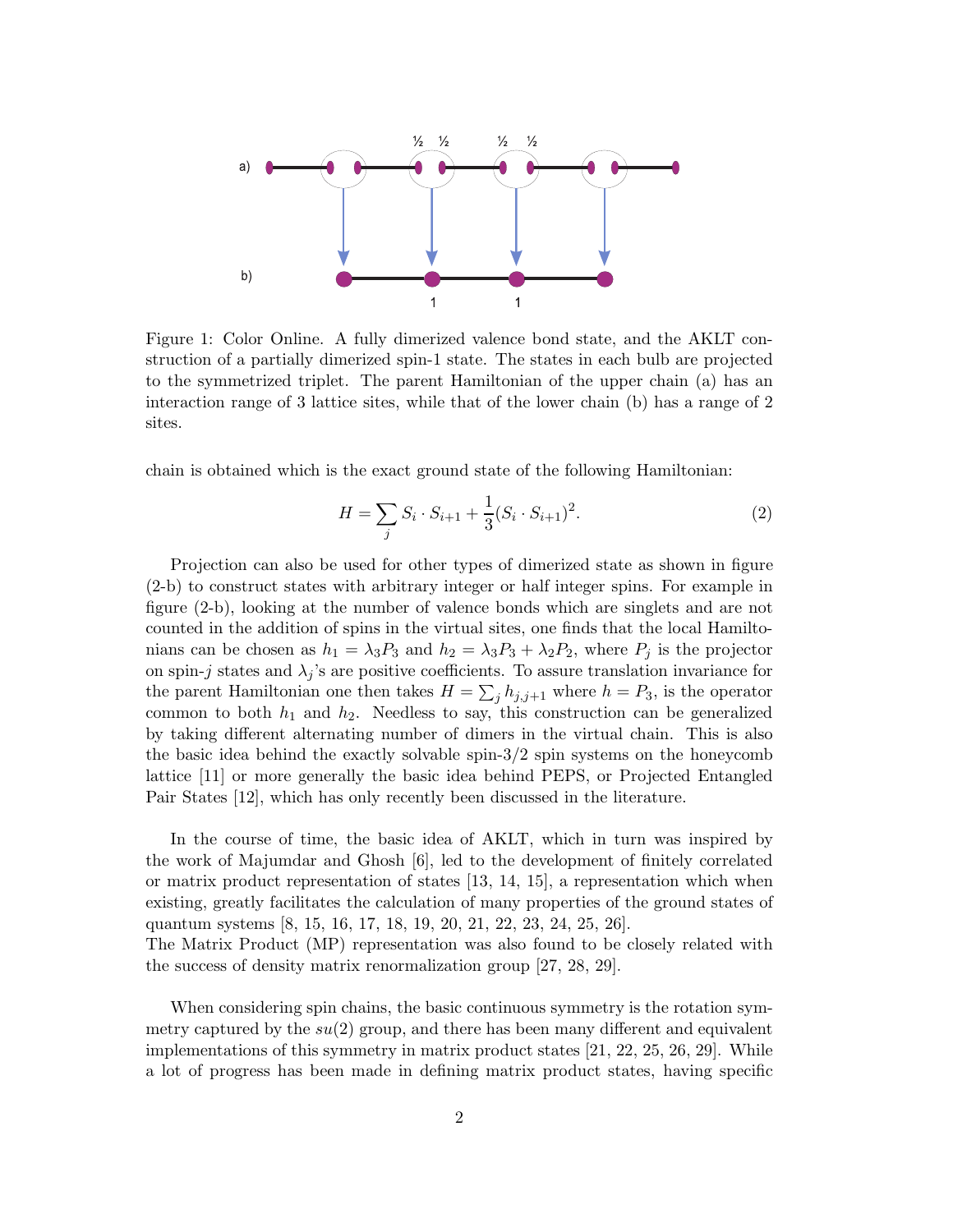

Figure 2: Color Online. An example of a dimerized state with alternating spin pattern and the AKLT construction of spin 3/2 chain. The interaction ranges are similar to that of figure (1) .

symmetries, to our knowledge the original AKLT variety of states, have not been cast into a simple and uniform matrix product form for both integer and non-integer spins. For the integer case however, such a formulation has been reported in [30]. There is no doubt that such a representation, will be of utmost importance for further study of AKLT models, and even for similar models on more general geometries like the Bethe Lattice [31].

To ensure invariance of the Matrix Product State (MPS) under rotation, it is sufficient that the elementary matrices used in the definition of the MPS constitute a representation of spherical tensor operators of a specific rank. The rank of the tensor depends on the spin of the actual lattice and the dimension of the representation determines the dimension of the auxiliary matrices. Finding a simple and minimal-dimensional representation for such tensors, constitute the basic problem in constructing rotationally invariant MPS, both for spin chain, spin ladders, or two dimensional lattices.

What we will do in this paper is to provide a uniform and simple matrix product representation for all the AKLT, or valence bond states and even more general states. The starting point of our analysis is a simple and compact representation of spherical tensor operators of any rank, integer or half integer. These tensors enable us to define MP representations for Majumdar-Ghosh states, (which are the ancestors of AKLT states) and their generalization to arbitrary spins, and then we will use them to construct MP representation for partially dimerized states. We then use projection method to find MP representations for arbitrary spin chains, with nearest neighbor interaction. The parallel with the AKLT construction is simple: the basic idea is to replace a collection of  $2s$  spin-1/2 dimers or valence bonds with a single spin-s valence bond and represent the states constructed from these spin-s valence bonds as MPS.

Besides having the benefit of calculability, when we have an MPS representation, the very method of MPS allows us to find a larger family of Hamiltonians than the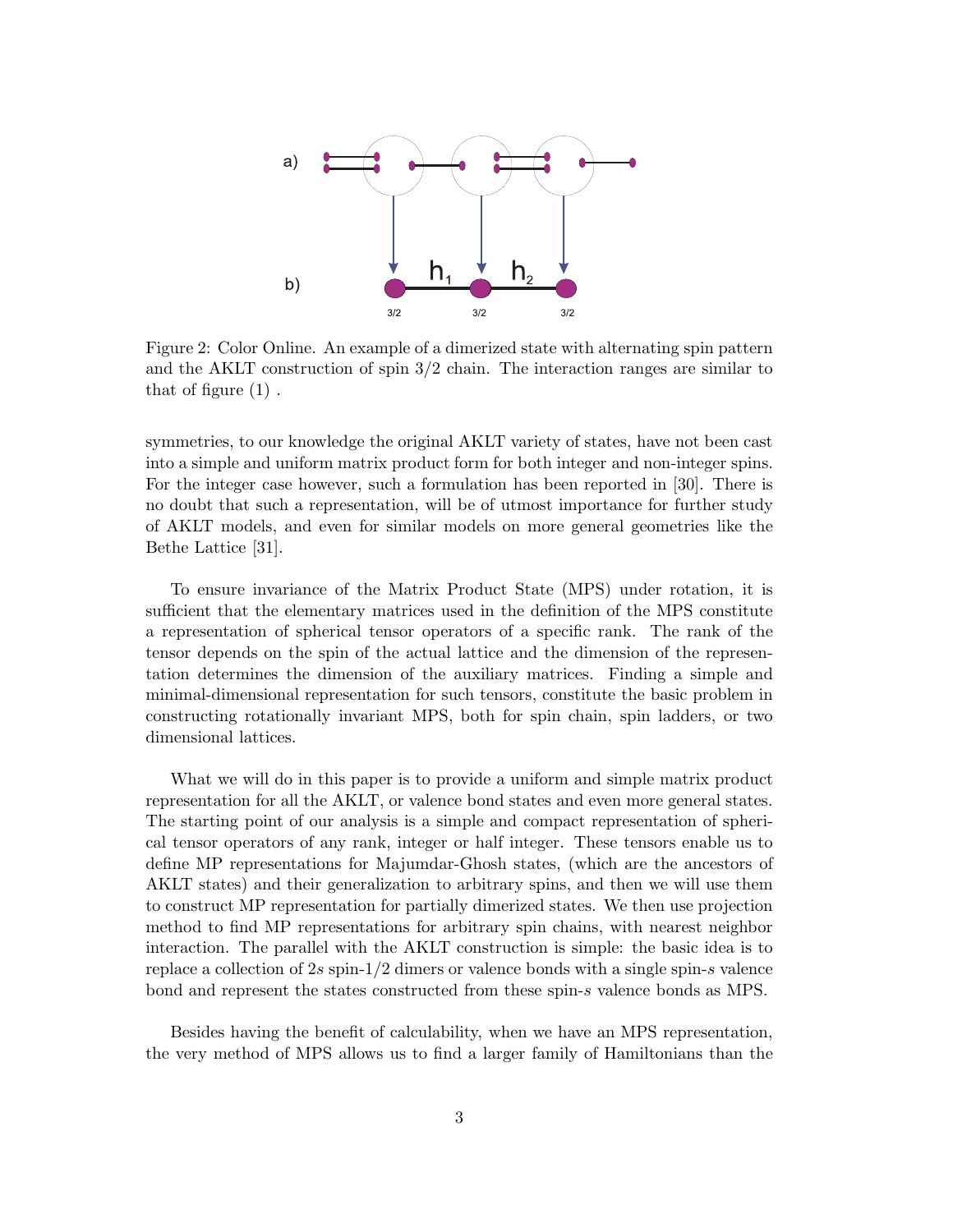AKLT method. This larger family, with its larger number of couplings will enable us to better adjust or approximate an exactly solvable Hamiltonian with realistic situations. We will see an example of this in this paper.

The structure of this paper is as follows: In section 2 we review the matrix product formalism [13, 14, 15] in a language which we find convenient [21] for further developments. In particular we emphasize the symmetry properties of the ground state and the Hamiltonian. In section 3 we will introduce a compact formula for spherical tensors of rank s (integer or half integer) and use it to construct dimerized states of arbitrary integer or half-integer spins in section (4). These are the generalization of Majumdar-Ghosh states, or fully dimerized states, to arbitrary spins. We then go on in section (5) to define MP representations for other types of dimerized states. In section (6) we find MP representations for AKLT/VBS states. The core of this section is the definition of new kinds of tensors, which play the role of auxiliary matrices for the MP representations of these states. Section (7) is devoted to some specific examples, where more detailed properties of some of the states and their parent Hamiltonians are derived. We conclude the paper with a discussion.

### 2 Matrix Product States

Let us first make a quick review of the matrix product states in a language which we find convenient [21, 22]. For more detailed reviews of the subject, the reader can consult a more comprehensive review article like [23] or any of the many works where specific examples have been studied [8, 21, 22, 16, 17, 18, 20, 19, 24, 25, 26].

Consider a ring of N sites, where each site describes a d−level state. The Hilbert space  $C^d$  of each site is spanned by the basis vectors  $|i\rangle$ ,  $i = 0, \dots, d - 1$ . A state

$$
|\Psi\rangle = \sum_{i_1, i_2, \cdots, i_N} \Psi_{i_1 i_2 \cdots i_N} |i_1 i_2 \cdots i_N\rangle
$$
 (3)

is called a matrix product state if there exist D dimensional matrices  $A_i \in C^{D \times D}$ ,  $i =$  $0, \cdots, d-1$ , such that

$$
\Psi_{i_1 i_2 \cdots i_N} = \frac{1}{\sqrt{Z}} tr(A_{i_1} A_{i_2} \cdots A_{i_N}), \tag{4}
$$

where Z is a normalization constant. This constant is given by  $Z = tr(E^N)$ , where  $E = \sum_{i=0}^{d-1} A_i^* \otimes A_i$ . Note that we are here considering homogeneous matrix product states where the matrices depend on the value of the spin at each site and not on the site itself. More general MPS's can be defined where the matrices depend also on the position of the sites [23].

The collection of matrices  $\{A_i\}$  and  $\{\mu UA_iU^{-1}\}$ , where  $\mu$  is an arbitrary complex number, both lead to the same matrix product state, the freedom in scaling with  $\mu$ , is due to its cancelation with  $Z$  in the denominator of  $(4)$ . This freedom will be useful when we discuss symmetries. There has been discussions on the symmetry of matrix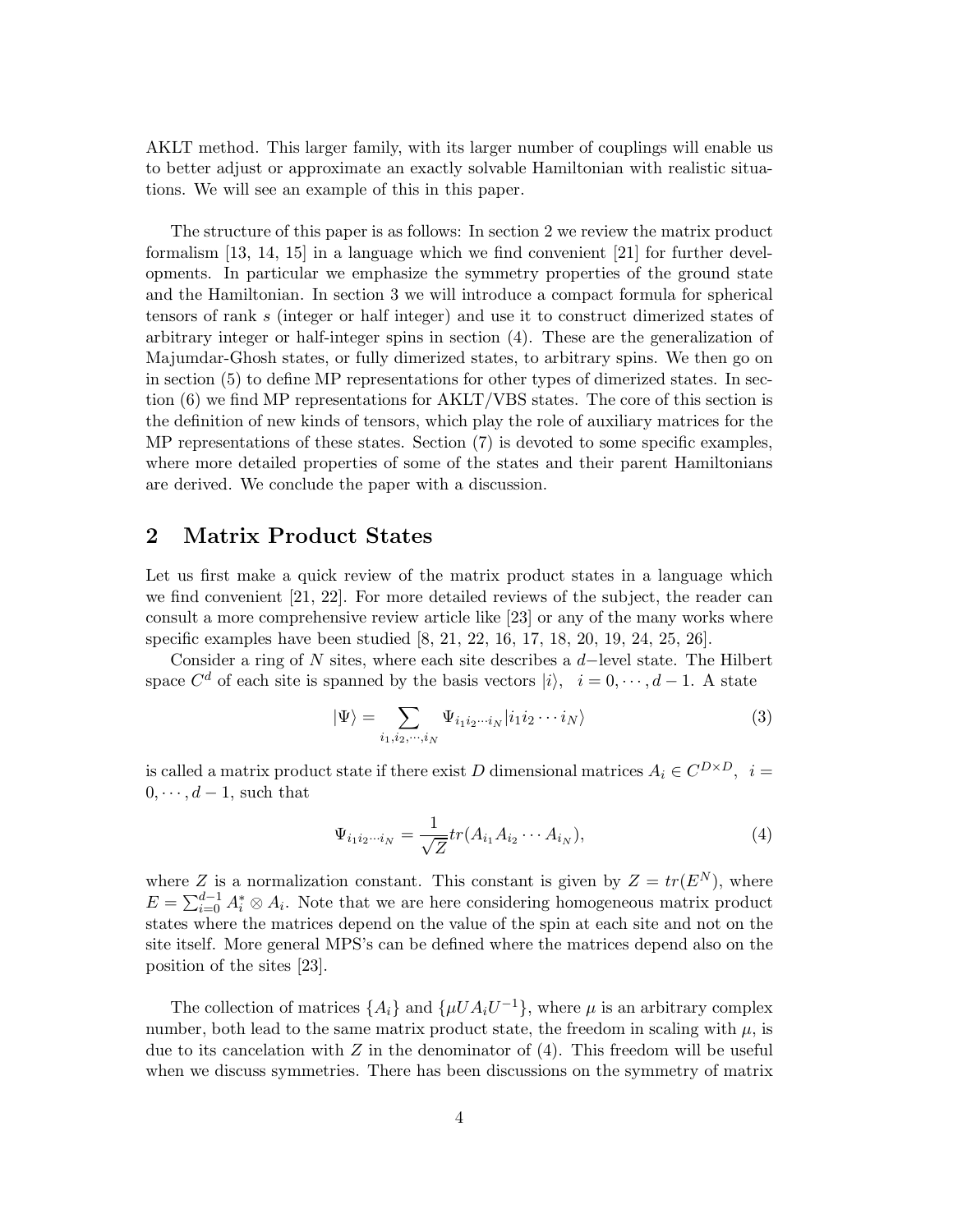product states in the literature [13, 14, 19, 21, 25, 26], here we use the language or notation used in [21].

#### 2.1 Symmetries of the ground state

Consider a local continuous symmetry operator R acting on a site as  $R|i\rangle = R_{ii}|j\rangle$ where summation convention is being used.  $R$  is a  $d$  dimensional unitary representation of the symmetry. A global symmetry operator  $\mathcal{R} := R^{\otimes N}$  will then change this state to another matrix product state

$$
\Psi_{i_1 i_2 \cdots i_N} \longrightarrow \Psi'_{i_1 i_2 \cdots i_N} := tr(A'_{i_1} A'_{i_2} \cdots A'_{i_N}),\tag{5}
$$

where

$$
A_i' := R_{ij} A_j. \tag{6}
$$

The state  $|\Psi\rangle$  is invariant (i.e. a singlet) under this symmetry if there exist an operator  $U(R)$  such that

$$
R_{ij}A_j = U^{-1}(R)A_i U(R).
$$
\n(7)

Repeating this transformation and using the group multiplication of the transformations R, puts the constraint

$$
U_{R'}U_R = U_{R'R}.\tag{8}
$$

Thus  $U(R)$  is a D dimensional representation of the symmetry R. In case that R is a continuous symmetry with generators  $T_a$ , equation (7), leads to

$$
(T_a)_{ij} A_j = [\mathcal{T}_a, A_i], \tag{9}
$$

where  $T_a$  and  $\mathcal{T}_a$  are the d– and D–dimensional representations of the Lie algebra of the symmetry.

### 2.2 Symmetries of the Hamiltonian:

Given a matrix product state, the reduced density matrix of  $k-$  sites is given by

$$
\rho_{i_1\cdots i_k,j_1\cdots j_k} = \frac{tr((A_{i_1}^* \cdots A_{i_k}^* \otimes A_{j_1} \cdots A_{j_k})E^{N-k})}{tr(E^N)}.
$$
\n(10)

The null-space of this reduced density matrix contains the subspace spanned by the solutions of

$$
\sum_{j_1,\dots,j_k=0}^{d-1} c_{j_1\dots j_k} A_{j_1} \dots A_{j_k} = 0.
$$
 (11)

Let the null space of the reduced density matrix of  $k$  adjacent sites, denoted by  $\Delta_k$ , be spanned by the orthogonal vectors  $|e_\alpha\rangle$ ,  $(\alpha = 1, \dots, s \ge d^k - D^2)$ . Then we can construct the local hamiltonian acting on  $k$  consecutive sites as

$$
h := \sum_{\alpha=1}^{s} \lambda_{\alpha} |e_{\alpha}\rangle\langle e_{\alpha}|,
$$
\n(12)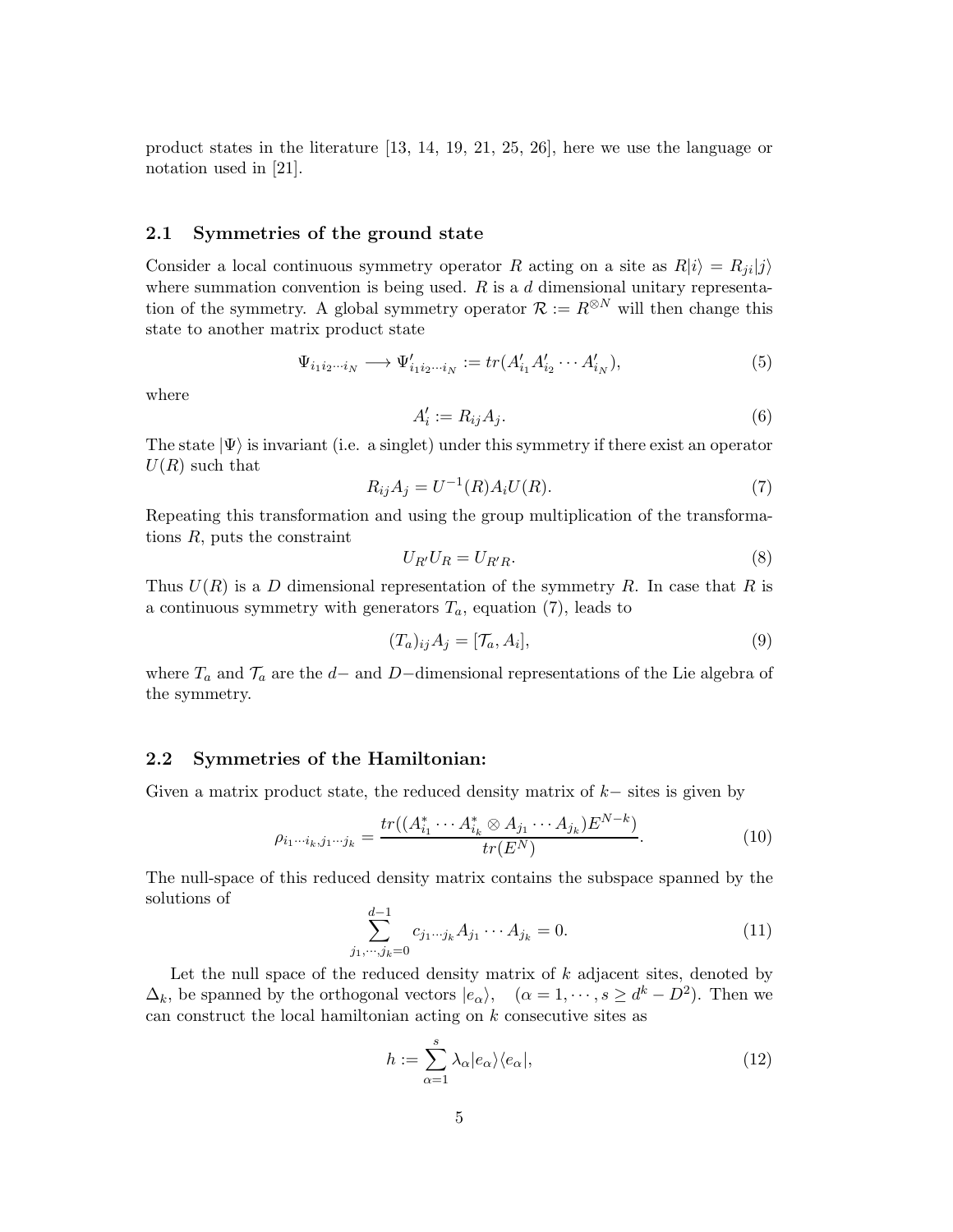where  $\lambda_{\alpha}$ 's are positive constants. These constants together with the parameters of the vectors  $|e_{\alpha}\rangle$  inherited from those of the original matrices  $A_i$ , determine the total number of coupling constants of the Hamiltonian. If we call the embedding of this local Hamiltonian into the sites l to  $l + k$  by  $h_{l,l+k}$  then the full Hamiltonian on the chain is written as

$$
H = \sum_{l=1}^{N} h_{l,l+k}.
$$
\n(13)

The state  $|\Psi\rangle$  is then a ground state of this hamiltonian with vanishing energy. See [21] for a more detailed discussion of the above points.

A Hamiltonian derived as above does not have any particular symmetry. Indeed the above class include all types of Hamiltonians which have the matrix product state as their ground state. A subclass of these Hamiltonians however do have the symmetry of the ground state. Consider equation (11), multiplying both sides of this equation by  $U^{-1}(R)$  from left and  $U(R)$  from right, and using (7), we find that if  $c_{i\cdots j}$ is a solution of (11), then  $R_{i,i'} \cdots R_{j,j'} c_{i',j'}$  is also a solution of the same equation, that is:

$$
R_{i,i'} \cdots R_{j,j'} c_{i',\dots j'} = \lambda(R) c_{i,\dots j}.
$$
\n(14)

This means that the null space of the reduced density matrix is an invariant subspace under the action of the symmetry group  $R^{\otimes k}$ . Thus the null vectors  $|e_{\alpha}\rangle$  transform into each other under the action of the reducible representation  $R^{\otimes k}$ . Such vectors can be classified into multiplets such that each multiplet transforms under one irreducible representation of the group  $R$ . Let the states transforming under the irreducible representation  $D^{\mu}$  of the group, be denoted by  $|e^{\mu}_{\beta}|$  $\binom{\mu}{\beta}$ . Then the operators  $h^{\mu} = \sum_{\beta} |e_{\beta}^{\mu}|$  $\frac{\mu}{\beta}\rangle\langle e^{\mu}_{\beta}$  $^{\mu}_{\beta}|,$ is a scalar under the action of the group, that is

$$
[D^{\mu}, h^{\mu}] = 0. \tag{15}
$$

Hence to ensure the symmetry of the local Hamiltonian we write it as

$$
h_{i,i+k} = \sum_{\mu} \lambda_{\mu} h^{\mu} = \sum_{\mu,\beta} \lambda_{\mu} |e^{\mu}_{\beta}\rangle \langle e^{\mu}_{\beta}|,
$$
\n(16)

where the number of free couplings  $\lambda_{\mu}$  is equal to the number of multiplets which span the null space  $\Delta_k$ .

# 3 A new representation for spherical tensors of arbitrary rank

We are now equipped with generalities about matrix product states and their symmetry properties. In this section we specialize the above discussion to construction of spin-s MPS invariant under rotation in spin space. For such a chain we take local Hilbert space to be spanned by the  $d = 2s+1$  states of a spin-s particle, i.e. the states  $\{|s,m\rangle, m = -s, \dots s\}$ . Let us denote the D dimensional matrix assigned to the local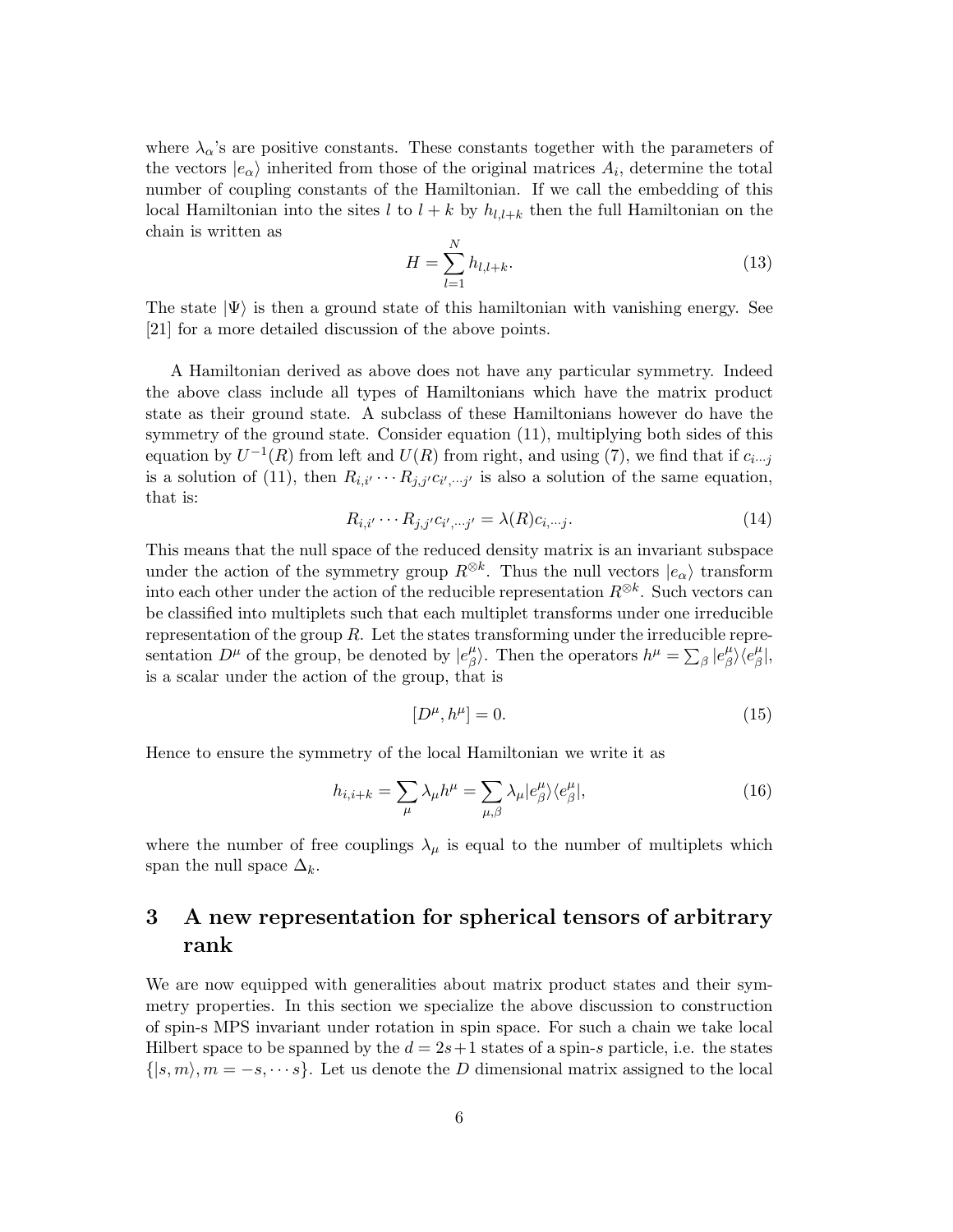configuration m by  $A_{s,m}$ . Rotational symmetry in the spin space now demands that the matrices  $A_{s,m}$  form an irreducible tensor operator of rank s in the space of D dimensional square matrices. In view of (9), we should find  $2s+1$  matrices  $A_{s,m}$  such that the following relations are satisfied

$$
[L_z, A_{s,m}] = mA_{s,m}
$$
  
\n
$$
[L_+, A_{s,m}] = \sqrt{s(s+1) - m(m+1)}A_{s,m+1}
$$
  
\n
$$
[L_-, A_{s,m}] = \sqrt{s(s+1) - m(m-1)}A_{s,m-1}
$$
\n(17)

where  $L_z$ ,  $L_+$  and  $L_-$  are the D dimensional representations (not necessarily irreducible) of the Lie algebra of  $su(2)$ :

$$
[L_z, L_{\pm}] = \pm L_{\pm} \qquad [L_+, L_-] = 2L_z. \tag{18}
$$

**Remark:** For simplicity, we will use the notation  $|m\rangle$  and  $A_m$  instead of  $|s,m\rangle$ and  $A_{s,m}$  respectively, when the label s is clear from the context.

It is crucial to note that it is not always possible to find tensor operators of a given rank for a given D dimensional representation. For example while there is tensor of rank one, in two dimensions, given by

$$
A_1 = -\sqrt{2}\sigma_+, \quad A_0 = \sigma_z, \quad A_{-1} = \sqrt{2}\sigma_-, \tag{19}
$$

leading to the spin-1 AKLT model [5], with parent Hamiltonian (2), there is no rank  $1/2$  tensor operator in 2 dimensions. By this we mean that if we take  $D = 2$ , then there is no non-zero solution for the following system of matrix equations

$$
[L_z, A_{\pm}] = \pm \frac{1}{2} A_{\pm}
$$
  
\n
$$
[L_+, A_+] = 0, [L_+, A_-] = A_+,
$$
  
\n
$$
[L_-, A_+] = A_-, [L_-, A_-] = 0.
$$
\n(20)

Therefore the first task for construction of rotationally invariant matrix product states for quantum spin chains or quantum ladders is to have a compact expression for spherical tensors of arbitrary rank.

A possible procedure for obtaining spherical tensors of integer rank is to take two low-rank (possibly identical) tensors and decompose their ordinary or tensor product by the Clebsh-Gordon series to obtain irreducible tensors of higher rank. In fact if  $A_{s,m}$  and  $A_{s',m'}$  are two spherical tensors, then one can form the product  $A_{s,m}A_{s',m'}$ (if their dimensions are the same) or  $A_{s,m} \otimes A_{s',m'}$  (otherwise) and decompose the products by using the Clebsh-Gordon coefficients to obtain spherical tensors of higher rank. For example take the AKLT tensor of rank one. Ordinary multiplication of this tensor, does not give a tensor of rank 2, since  $\sigma_+^2 = 0$ , however its tensor multiplication gives a tensor of rank two of dimension 4, i.e.  $A_{2,2} = 2\sigma_+ \otimes \sigma_+$ , etc. In this way the product of two rank-1 tensors can be decomposed to give a rank-2, a rank-1 and rank-0 tensor. The obtained tensors can again be multiplied with other tensors and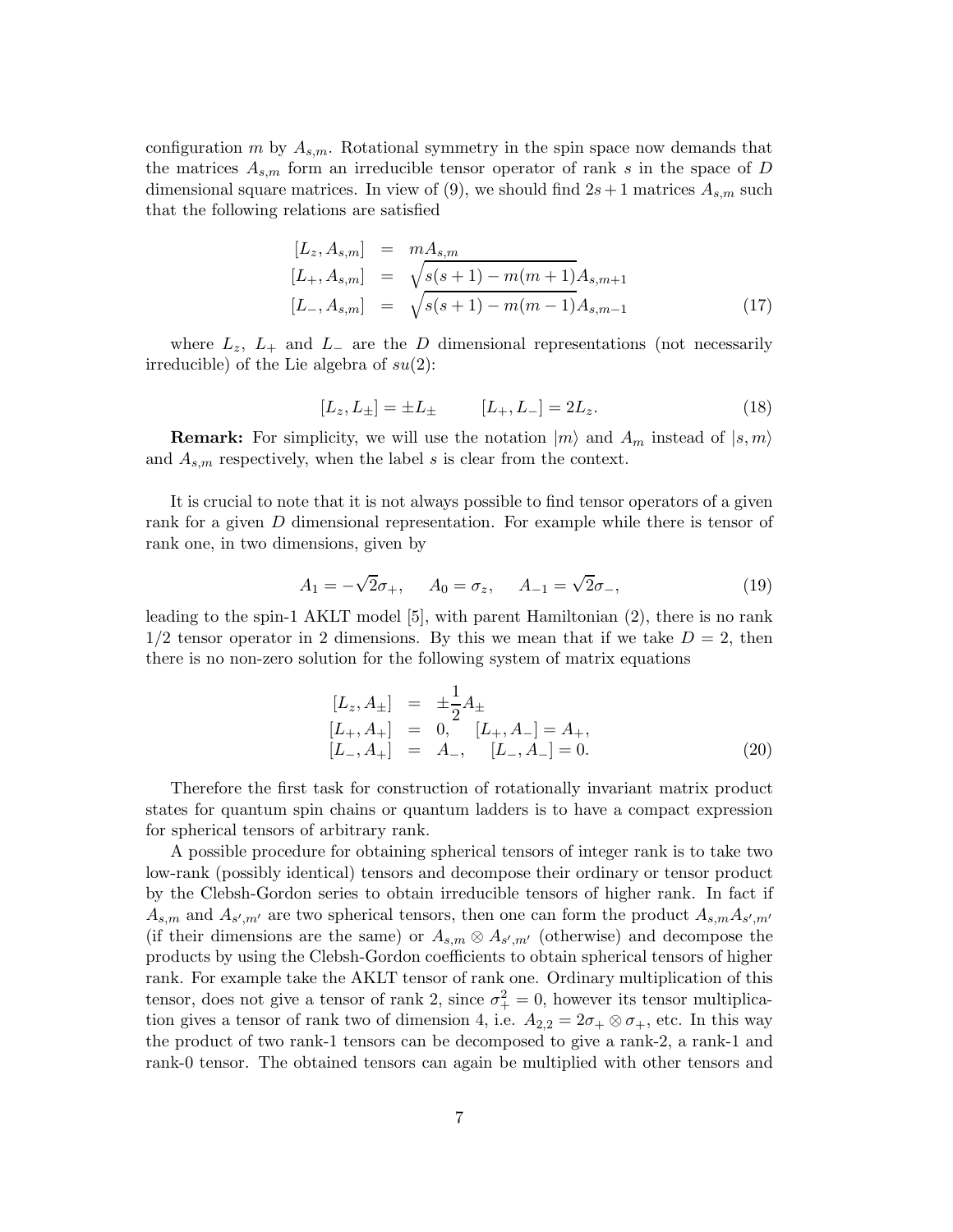decomposed to obtain tensors of even higher rank. This procedure however has several drawbacks: first the dimensions of the matrices will grow very fast as we increase the rank of tensors, second it requires multiple use of Clebsh-Gordon coefficients which makes the final expression of the tensors, especially for high-rank tensors, quite cumbersome and not useful. Another useful procedure, is to invoke the Wigner-Eckart theorem which decomposes the matrix elements of any spherical tensor in the angular momentum basis, to an angular part, which is the Clebsh-Gordon coefficient and a reduced part, which essentially defines the tensor. However this procedure does not always lead to a compact notation for the tensor operators themselves and the multiplication of such tensors requires heavy use of Glebsh-Gordon coefficients. In this paper we introduce a compact and transparent formula for spherical tensors of rank s, for s integer or half integer, and use it to construct matrix product states for spin chains. For rank-s tensors the dimensions of the matrices are  $2s + 2$ , thus the dimension grows linearly with rank.

To construct the spherical rank-s tensor, let us take the orthonormal basis  $\{|s,m\rangle, m =$  $-s \cdots s$  of the spin s representation and augment it by the single state  $|0\rangle$ , of the spin 0 representation

$$
\langle \tilde{0} | \tilde{0} \rangle = 1, \quad \langle \tilde{0} | s, m \rangle = \langle s, m | \tilde{0} \rangle = 0. \tag{21}
$$

On this larger space, the following is the reducible  $s \oplus 0$  representation of angular momentum algebra:

$$
L_z = \sum_{m=-s}^{s} m|s, m\rangle\langle s, m|
$$
  
\n
$$
L_{+} = \sum_{m=-s}^{s} \sqrt{s(s+1) - m(m+1)}|s, m+1\rangle\langle s, m|
$$
  
\n
$$
L_{-} = \sum_{m=-s}^{s} \sqrt{s(s+1) - m(m-1)}|s, m-1\rangle\langle s, m|.
$$
 (22)

Now it is readily verified that in this  $2s + 2$  dimensional space, the following matrices form an irreducible rank-s spherical tensor, that is they satisfy the relations  $(17)$ :

$$
A_{s,m} := |s,m\rangle\langle\ \tilde{0}| + (-1)^{s-m} |\tilde{0}\rangle\langle s,-m| \tag{23}
$$

where  $-s \leq m \leq s$ .

It is important to note that the rank of these tensors can be integer or half integer. Such operators transform as an irreducible rank s tensor in the space which carries the reducible representation  $s \oplus 0$ .

Note: One can define the tensors more generally as

$$
A_{s,m} := a|s,m\rangle\langle \tilde{0}| + b(-1)^m|\tilde{0}\rangle\langle s, -m|
$$

where  $a$  and  $b$  are arbitrary numbers, however these tensors are equivalent to the previous ones in the sense that they reduce to them by a suitable unitary transformation. The factor  $(-1)^s$  is inserted in the definition to ensure that no complex number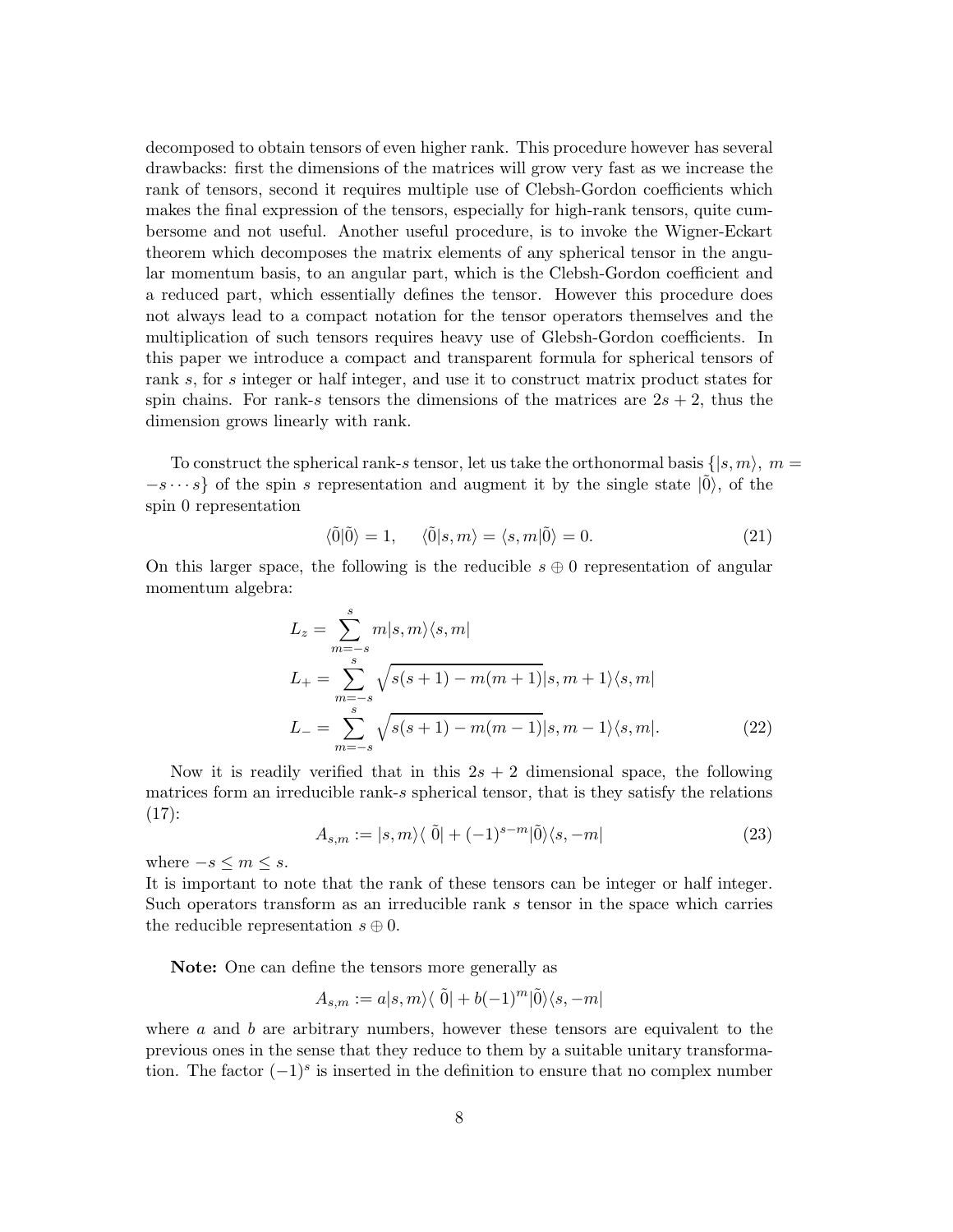

Figure 3: Color Online. The fully dimerized spin-s states in equation (26).

enters the expression for half-integer ranks.

While there are many representations for spherical tensors of different ranks, and these have been used in different works to construct various examples of invariant MPS  $[16, 17, 18, 19, 21, 25, 26]$ , to our knowledge the representation  $(23)$  is introduced for the first time. In the sequel we show that this representation is very general, in the sense that we can use it to find MP representations for all the variety of AKLT states, including the Majumdar-Ghosh or fully dimerized states of arbitrary spin, the partially dimerized states, and also the various states which are found from these partially dimerized states by different types of projection. Even more, one can construct other states not listed in the original AKLT papers, these are the symmetry breaking states.

### 4 The spin-s fully dimerized or Majumdar-Ghosh states

Using the definition of  $A_m$  we find:

$$
A_{m_1} A_{m_2} \cdots A_{m_{2N}} = \prod_{i=1}^{N} (-1)^{s - m_{2i-1}} \delta_{m_{2i-1}, -m_{2i}} |\tilde{0}\rangle \langle \tilde{0}|
$$
  
+ 
$$
(-1)^{s - m_{2N}} \prod_{i=1}^{N-1} (-1)^{s - m_{2i}} \delta_{m_{2i}, -m_{2i+1}} |m_1\rangle \langle -m_{2N}|
$$
 (24)

Taking the trace we find

$$
Tr(A_{m_1}\cdots A_{m_{2N}}) = \prod_{i=1}^{N}(-1)^{s-m_{2i-1}}\delta_{m_{2i-1},-m_{2i}} + \prod_{i=1}^{N}(-1)^{s-m_{2i}}\delta_{m_{2i},-m_{2i+1}}(25)
$$

Inserting this into (3-4) the final simple form of the matrix product ground state is obtained as

$$
|\psi\rangle \equiv |\phi_1\rangle + |\phi_2\rangle = |S\rangle_{12}|S\rangle_{34} \cdots |S\rangle_{2N-1,2N} + |S\rangle_{23}|S\rangle_{45} \cdots |S\rangle_{2N,1},\tag{26}
$$

where the singlet states  $|S\rangle$  are given by

$$
|S\rangle = \frac{1}{\sqrt{2s+1}} \sum_{m} (-1)^{s+m} |m, -m\rangle. \tag{27}
$$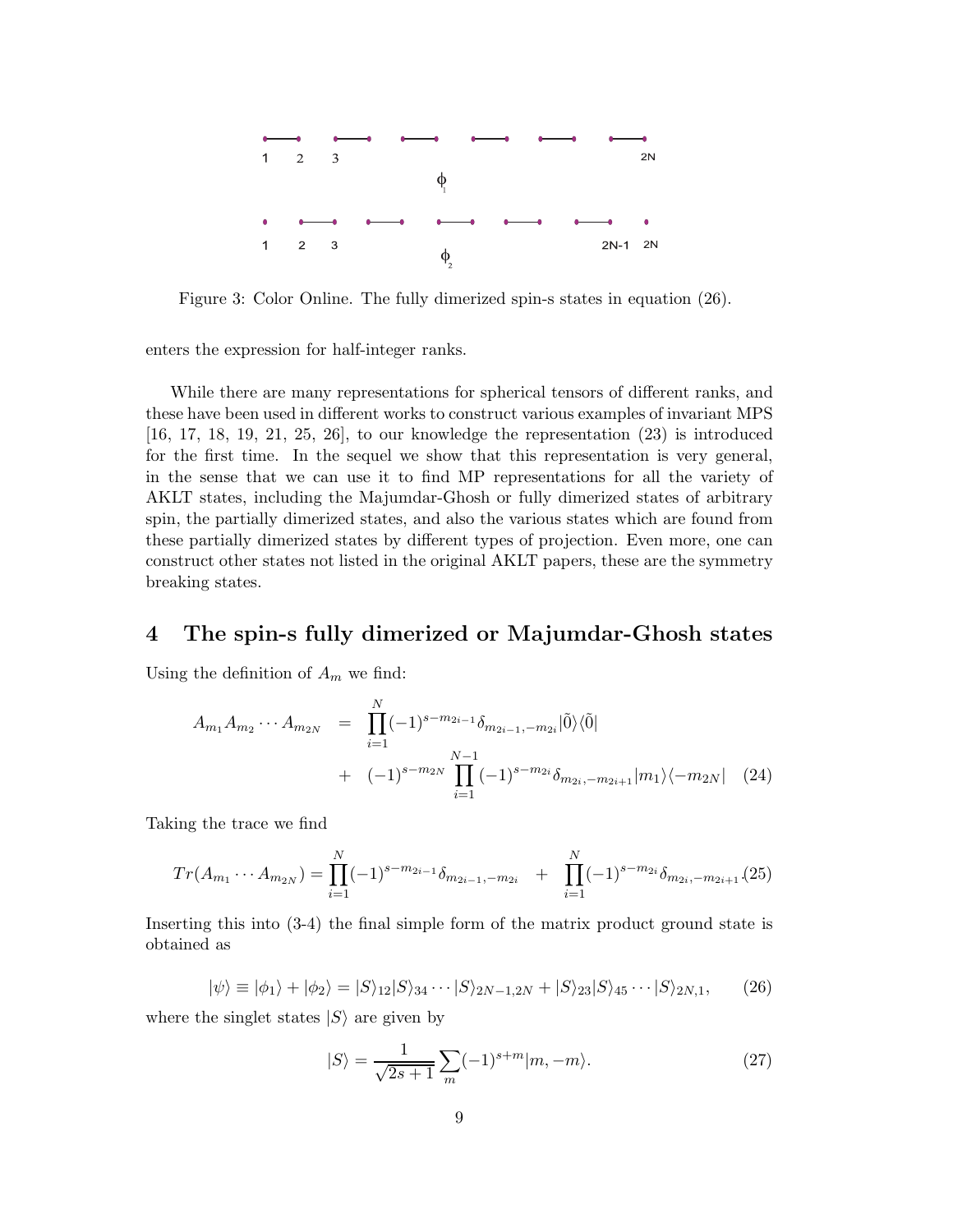

Figure 4: Color Online. 2s valence bonds (spin 1/2 singlets) in the AKLT construction, are replaced in our work, with a single spin-s valence bond, which is MPS representable by the matrix (28).

Note that  $|S\rangle$  is a singlet state, i.e.  $L_z|S\rangle = L_{+}|S\rangle = L_{-}|S\rangle = 0$ . Thus  $|\phi_1\rangle$  is a juxtaposition of spin-s dimers on sites  $(1, 2), (3, 4), \cdots (2N-1, 2N)$  and  $|\phi_2\rangle$  is a onesite translation of  $|\phi_1\rangle$ , i.e. a collection of spin-s dimers on sites  $(2, 3), (4, 5), \cdots (2N, 1),$ figure (3).

### 5 Other types of dimerized states

A general dimerized state is one which is shown in figure (4-a), where each line stands for a spin-1/2 dimer. The numbers of dimers are 2s and  $2s'$  respectively. In our representation, we replace  $2s \sin 1/2$  dimers with a single spin-s dimer, as in figure (4-b). Such a state has simple MPS representation, in the form

$$
|\psi\rangle = \sum tr(A_{m_1} A_{m_2} B_{m'_1} B_{m'_2} A_{m_3} A_{m_4} B_{m'_3} B_{m'_4} \cdots)|m_1 m_2 m'_1 m'_2 m_3 m_4 m'_3 m'_4 \cdots\rangle,
$$
\n(28)

where the matrices  $\{A_m\}$  and  $\{B_{m'}\}$  are embedding of the rank-s and rank-s' tensors (23) into a representation spanned by the vectors  $\{|\tilde{0}\rangle, |s, m\rangle, |s', m'\rangle\}$ , i.e. the direct sum representation  $s \oplus s' \oplus 0$ . In fact it is readily found that with

$$
A_{s,m} \equiv A_m = |s,m\rangle\langle\tilde{0}| + (-1)^{s-m}|\tilde{0}\rangle\langle s,-m|,
$$
  
\n
$$
A_{s',m'} \equiv B_{m'} = |s',m'\rangle\langle\tilde{0}| + (-1)^{s'-m'}|\tilde{0}\rangle\langle s',-m'|,
$$
\n(29)

we have

$$
A_{m_1} A_{m_2} B_{m'_1} B_{m'_2} = (-1)^{s-m_1} \delta_{m_1, -m_2} (-1)^{s'-m'_1} \delta_{m'_1, -m'_2} |\tilde{0}\rangle\langle\tilde{0}| \tag{30}
$$

which readily yields the following partially dimerized form for the state  $(28)$ :

$$
|\psi\rangle = |S\rangle_{12}|S'\rangle_{34}|S\rangle_{56}|S'\rangle_{78}\cdots
$$
\n(31)

where  $|S\rangle$  and  $|S'\rangle$  are respectively spin-s and spin-s' singlets defined in (27).

One can construct even more general states, i.e. the symmetry breaking states of the form shown in figure (5) where the dimers are interspaced by spins which align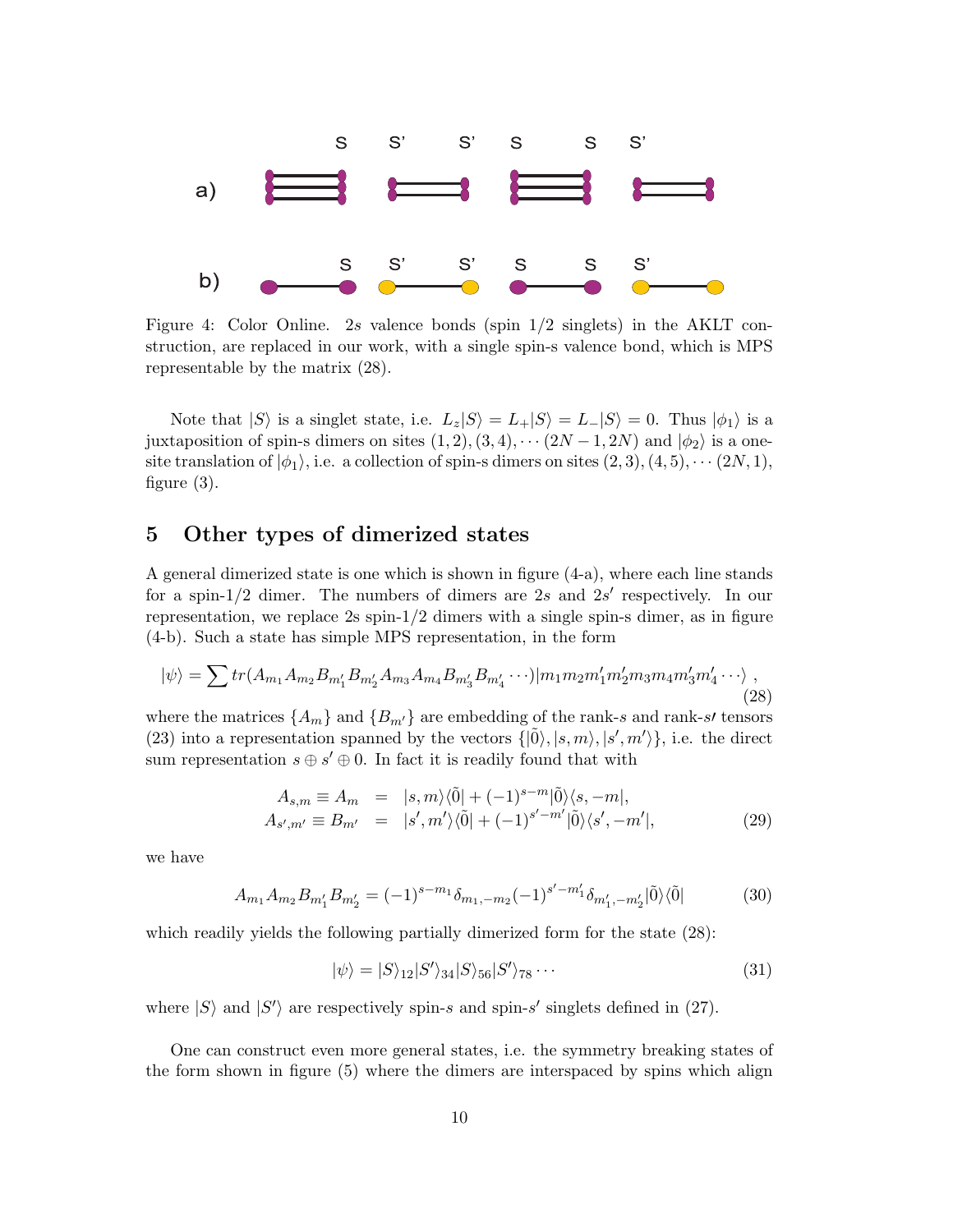

Figure 5: Color Online. The tensors (23) can also be used to construct symmetrybreaking matrix product states. .

in a particular direction. Consider the state

$$
|\psi\rangle = tr(A_{m_1} A_{m_2} C_{m_3} A_{m_4} A_{m_5} C_{m_6} \cdots)|m_1, m_2, m_3, m_4, m_5, m_6, \cdots\rangle
$$
 (32)

where  $A_m$  is of the form (23) and  $C_m = \alpha_m |\tilde{0}\rangle\langle\tilde{0}|$ , in which  $\alpha_m$ 's ( $-s \le m \le$ s) are arbitrary complex numbers. Then the MPS represents a symmetry breaking state shown in figure (5), where spins,  $3, 6, \cdots$  are aligned in the state  $|\alpha\rangle :=$  $\sum_{m=-s}^{s} \alpha_m |s,m\rangle$  and the rest of the sites are dimerized. A suitable projection of these states, gives symmetry-breaking non-dimerized states [32].

## 6 The AKLT/VBS states

In the AKLT models, one can use the fully dimerized states and project them to states which are called VBS states. While the parent Hamiltonian of the fully dimerized states has an interaction range of 3 sites, the VBS states which are obtained by projection have parent Hamiltonians with interaction range of 2 sites. The method is explained in figure (6), where we use a single spin-s dimer to replace  $2s$  spin- $1/2$ dimers in the original method of AKLT.

The lower state is obtained by projecting the states inside each bulb in the upper chain onto the symmetrized spin sector with total spin  $s + s'$ . It is now obvious how the parent Hamiltonian of the lower chain, the Hamiltonian which has this state as its ground state, should be constructed. Consider the first bond in figure (6) whose local Hamiltonian is denoted by  $h_1$ . Due to the  $2s'$  singlets, between the two bulbs, here we are only summing over two spin s states, instead of the apparent two spin s and two spin-s' states. Hence all the projectors  $P_j$ , with  $2s + 1 \leq j \leq 2s + 2s'$ , annihilate this bond, i.e. the local Hamiltonian  $h_1$ , can be constructed as a linear superposition of all the above projectors with positive coefficients. By the same reasoning the local Hamiltonian  $h_2$  can be a linear superposition of all projectors  $P_k$ , with  $2s' + 1 \leq k \leq 2s + 2s'$ . Thus to construct a translation-invariant Hamiltonian, the parent Hamiltonian of the lower state can be constructed as

$$
H = \sum_{i} h_{i,i+1},\tag{33}
$$

where

$$
h = \sum_{j=\max(2s,2s')+1}^{2s+2s'} \lambda_j P_j,
$$
\n(34)

where  $P_j$ 's are the projectors on spin j sector of two sites and  $\lambda_j$  are positive coefficients.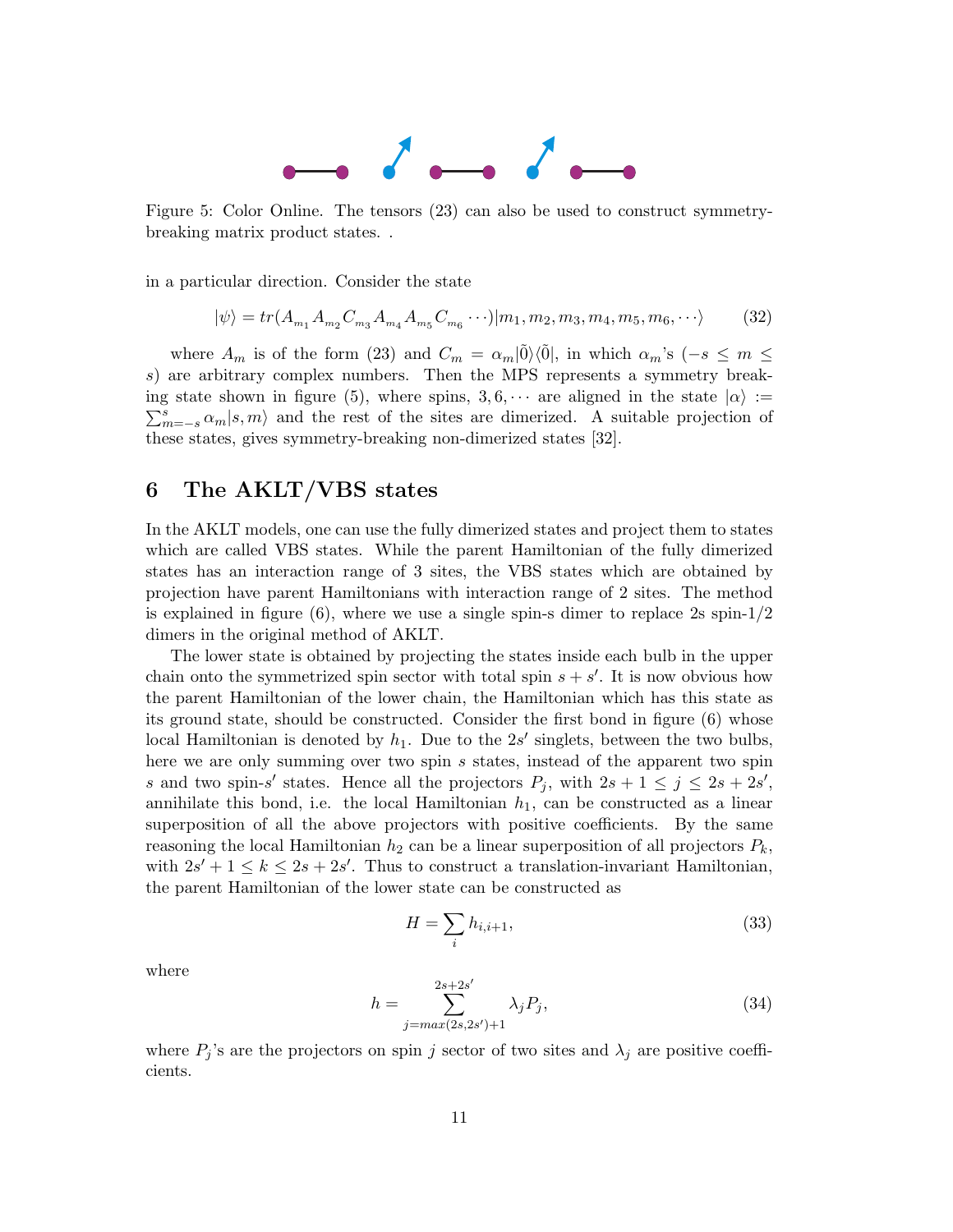

Figure 6: Color Online. The projection method: From a partially or fully dimerized state, whose parent Hamiltonian has interaction range 3, an AKLT/VBS state is constructed whose parent Hamiltonian has interaction range 2. The form of the Hamiltonian is given in equations (33) and (34).

Note that the state on the lower chain is no longer dimerized, i.e. spins which are further apart than one lattice spacing, are correlated. Needless to say, the projection method, although elegant in principle, is not suitable for calculation of many properties of the state. Having a matrix product representation for this state, turns all calculations into a straightforward and handy procedure. In this section we show that the irreducible tensors introduced in section (3), provides a MP representation for these states in a very simple way.

The starting point of our procedure is however not to use 2s and  $2s'$  spin- $1/2$ dimers as in figure  $(4-a)$ , rather we use equivalently one spin-s and one spin-s' singlets as in figure (4-b), for which we have already a MP representation. The spin-s and spin-s' dimers come from rank-s and rank-s' tensors (23). We multiply and symmetrize these two tensors to obtain a new tensor whose highest component is given by

$$
V_{s+s',s+s'} = A_{s,s}A_{s',s'} + A_{s',s'}A_{s,s}.
$$
\n(35)

From the explicit form of the tensors in (23), one sees that,

$$
V_{s+s',s+s'} := |s,s\rangle\langle s', -s'| + |s', s'\rangle\langle s, -s|.
$$
 (36)

Note that this tensor lives in the  $2s+2s'+2$  dimensional space spanned by independent vectors  $\{|s,m\rangle, |s',m'\rangle, -s \le m \le s, -s' \le m' \le s'\}.$ 

It is readily verified that

$$
\begin{array}{rcl}\n[L_z, V_{s+s',s+s'}] & = & (s+s')V_{s+s',s+s'} \\
[L_+, V_{s+s',s+s'}] & = & 0.\n\end{array} \tag{37}
$$

Therefore  $V_{s+s',s+s'}$  is indeed the highest-weight component of a spherical tensor of rank  $s + s'$ . Other components are obtained by successive commutations with  $L_{-}$ . For example, we have

$$
V_{s+s',s+s'-1} := \sqrt{\frac{s}{s+s'}}(|s,s-1\rangle\langle s',-s'|-|s',s'\rangle\langle s,-s+1|)
$$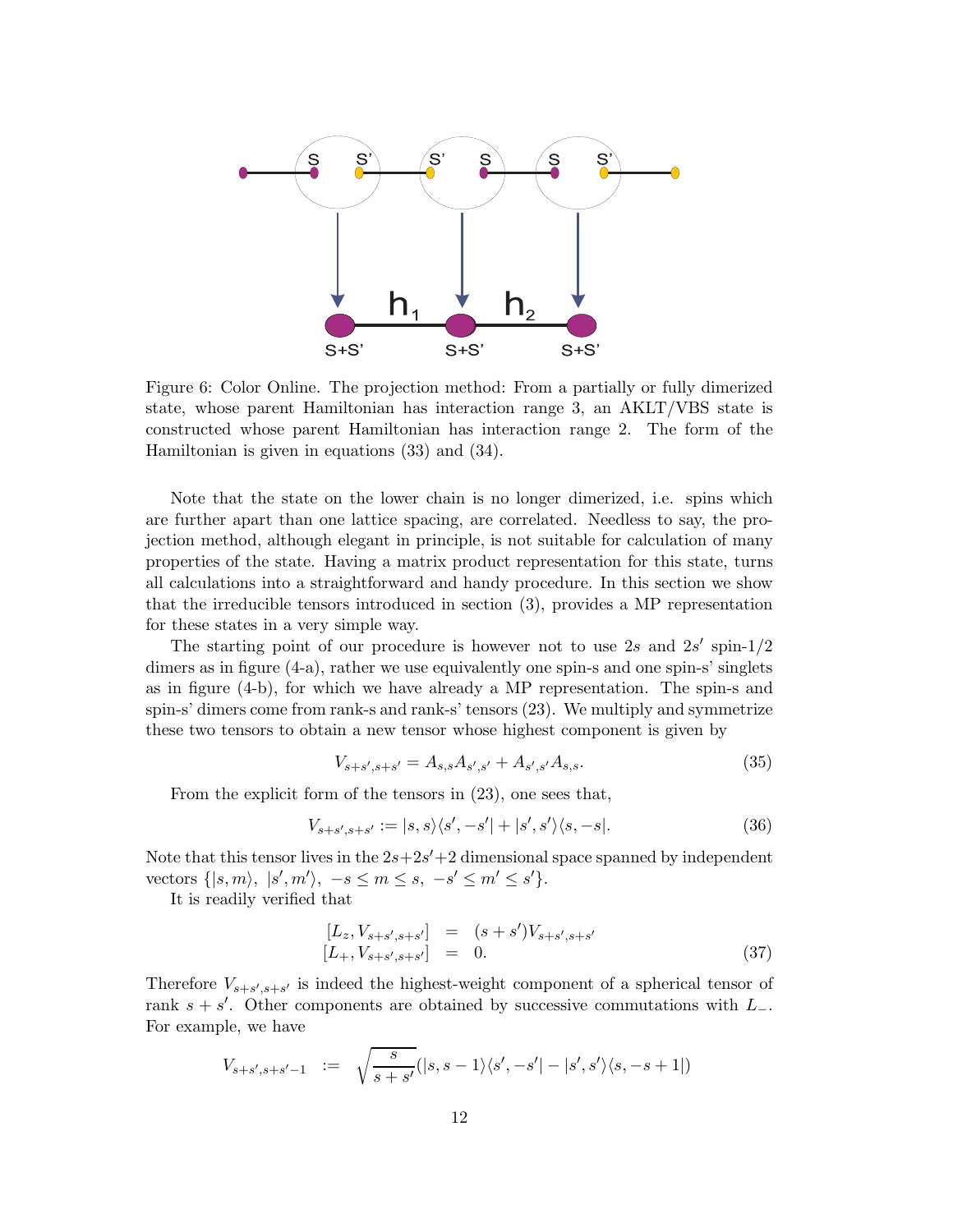+ 
$$
\sqrt{\frac{s'}{s+s'}}(|s',s'-1\rangle\langle s,-s|-|s,s\rangle\langle s',-s'+1|).
$$
 (38)

The new spherical tensors have the interesting property that they lead to a non-empty null space  $\Delta_2$ . In fact it can be verified that these tensors have a peculiar fusion rule (decomposition of the product into irreducible representations), which exactly matches the fusion rule of the original 2s and  $2s'$  valence bonds in a symmetric way. In the present formalism, this symmetry causes the final local Hamiltonian  $h$  to contain projectors common to both  $h_1$  and  $h_2$  (figure (6)) in the AKLT construction. Using the notation  $V_s$  to denote the whole multiplet  $V_{s,m}$ ,  $-s \leq m \leq s$ , the fusion rule of our tensors is ′

$$
V_{s+s'} \otimes V_{s+s'} = \bigoplus_{j=0}^{\max(2s,2s')} c_j V_j.
$$
 (39)

Thus the multiplets  $V_j$  with  $max(2s, 2s') + 1 \le j \le 2(s + s')$  are absent, i.e. identically vanish, in the decomposition of the left hand side tensors. In the language of matrix product formalism, section (2), this means that the null-space of the two-site density matrix, contains the multiplet of states which transform as spin  $j$  representations with  $max(2s, 2s') + 1 \leq j \leq 2(s + s')$ . Therefore the local Hamiltonian annihilating the dimerized state, can be constructed from the projectors to these multiplets, namely

$$
h = \sum_{j=\max(2s,2s')+1}^{2s+2s'} \lambda_j P_j,
$$
\n(40)

where  $P_j$ 's are projectors on spin j and  $\lambda_j$  are positive coefficients. It requires tedious and lengthy calculations which may not be illuminating to prove (39) in general. Instead we will give an idea of the proof by way of examples. First of all, it is readily seen from (36) that  $s, s' \neq 0$ ,

$$
V_{s+s',s+s'}^2 = 0,
$$

but this is the top state of the multiplet  $V_{2s+2s'}$  and hence this multiplet is absent in the right hand side of (39). In the same way one can also show from (36) and (38) that the top state of the multiplet  $V_{2s+2s'-1}$  is zero. This pattern repeats until we arrive at the multiplet  $V_{max(2s,2s')}$ . We will give a more detailed and concrete example in section (7).

### 7 Examples

Up until now we have been able to use our spherical tensors (23), in a uniform manner to construct all the variety of valence-bond states in the AKLT constrution. In this section, we will provide a few concrete examples.

### 7.1 Properties of fully dimerized or spin-s Majumdar-Ghosh states

First we calculate the normalization of fully dimerized states  $|\Psi^{\pm}\rangle$ . The basic tool which we use is the following easily verified equation between the singlets, where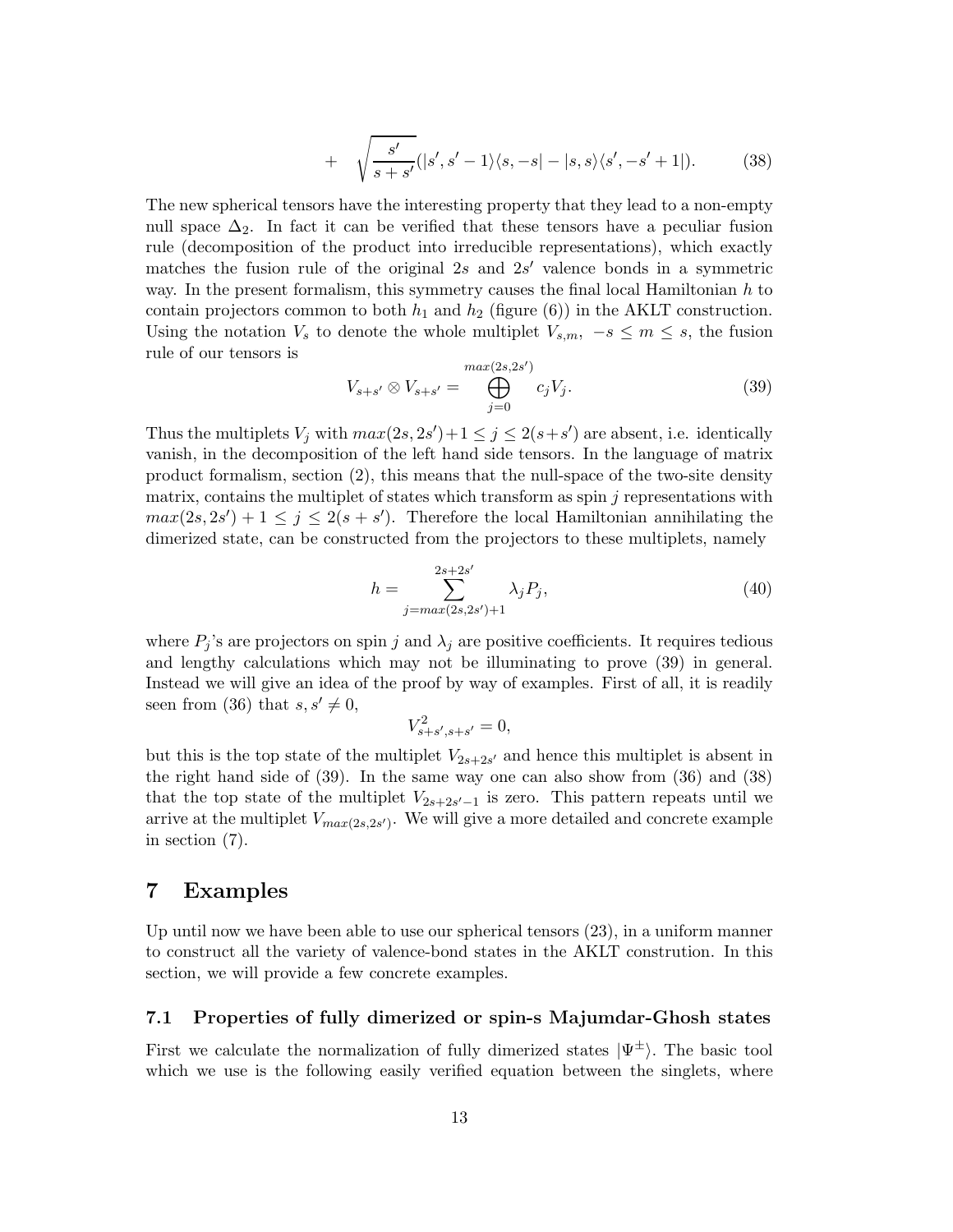1, 2, 3 and 4 are any four different and not necessarily adjacent sites:

$$
_{23}\langle S|S\rangle_{12}|S\rangle_{34} = \frac{\epsilon}{2s+1}|S\rangle_{14},\tag{41}
$$

where

$$
\epsilon = \begin{cases} 1 & s = \text{integer} \\ -1 & s = \text{half integer} \end{cases}
$$

This relation which we will use repeatedly in the following is depicted graphically in figure (7). Here a bulb around two sites 2, 3 means that it has been multiplied from the left by a singlet  $_{2,3}\langle S|$ . Repeatedly using equation (41) or the graph (7), as in figure (8), will give

$$
\langle \phi_1 | \phi_2 \rangle = \frac{\epsilon^N}{(2s+1)^{N-1}} \tag{42}
$$

from which we obtain the normalization

$$
\langle \Psi^{\pm} | \Psi^{\pm} \rangle = 2(1 \pm \frac{\epsilon^N}{(2s+1)^{N-1}}). \tag{43}
$$

In order to find the correlations we use the following equations,

$$
{}_{12}\langle S|\mathbf{s}_1 \cdot \mathbf{s}_2|S\rangle_{12} = -s(s+1),\tag{44}
$$

and

$$
{}_{23}\langle S|\mathbf{s}_1 \cdot \mathbf{s}_2|S\rangle_{12}|S\rangle_{34} = -s(s+1) \; {}_{23}\langle S|S\rangle_{12}|S\rangle_{34} = -\frac{s(s+1)\epsilon^N}{2s+1}|S\rangle_{14},\tag{45}
$$

which readily gives

$$
\langle \phi_1 | \mathbf{s}_1 \cdot \mathbf{s}_2 | \phi_1 \rangle = -s(s+1), \qquad \langle \phi_2 | \mathbf{s}_1 \cdot \mathbf{s}_2 | \phi_2 \rangle = 0. \tag{46}
$$

Again the cross-product terms is calculated with the help of graph (8),

$$
\langle \phi_1 | \mathbf{s}_1 \cdot \mathbf{s}_2 | \phi_2 \rangle = -s(s+1) \langle \phi_1 | \phi_2 \rangle = -s(s+1) \frac{\epsilon^N}{(2s+1)^{N-1}}.
$$
 (47)

Putting these together we find the final form of the correlation functions:

$$
\frac{\langle \Psi^{\pm} | \mathbf{s}_1 \cdot \mathbf{s}_2 | \Psi^{\pm} \rangle}{\langle \Psi^{\pm} | \Psi^{\pm} \rangle} = -\frac{s(s+1)}{2} \frac{(2s+1)^{N-1} \pm 2\epsilon^N}{(2s+1)^{N-1} \pm \epsilon^N}.
$$
(48)

To construct the parent Hamiltonian of such states, we use (11) and find the nullspace of the reduced density matrices of three consecutive sites  $\Delta_3$ , (two consecutive sites have no non-trivial null space in this model). From (23) we have

$$
A_m A_{m'} A_{m''} = (-1)^{s-m'} \delta_{m',-m''} |m\rangle\langle \tilde{0}| + \delta_{m',-m} (-1)^{2s-m-m''} |\tilde{0}\rangle\langle -m''|.
$$
 (49)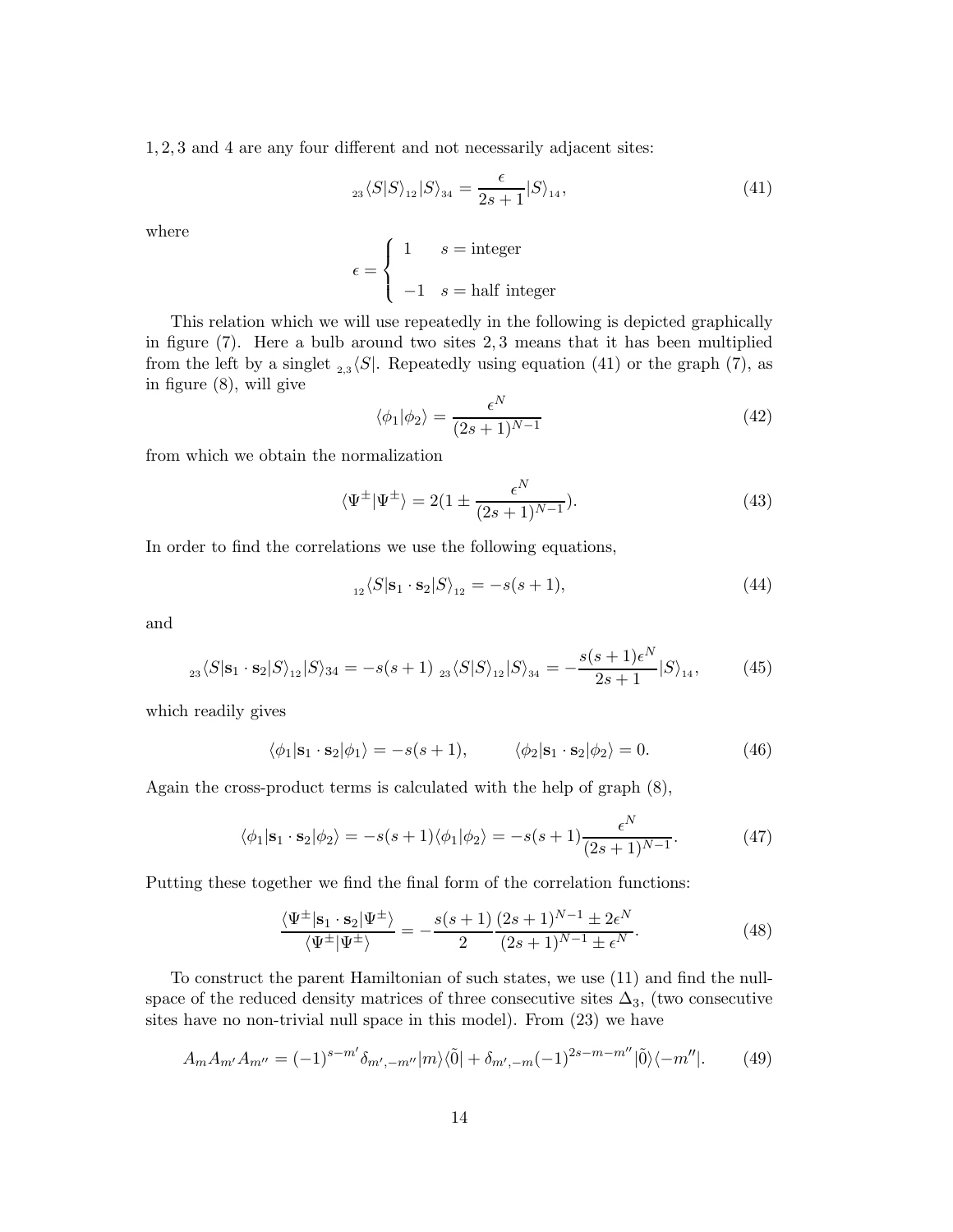

Figure 7: Color Online. The graphical representation of equation (41). A bulb around 2 and 3, means that the state has been multiplied from the left by  $2.3\sqrt{S}$ , leaving the singlet on the right hand side. Note that the labels 1, 2, 3 and 4, denote any four sites.



Figure 8: Color Online. The repeated use of the graph (7) for calculating the cross product terms  $\langle \phi_1 | \phi_2 \rangle$ .

To find the null space  $\Delta_3$ , we need to solve the matrix equation

$$
\sum_{m,m',m''} c_{m,m',m''} A_m A_{m'} A_{m''} = 0,
$$
\n(50)

which yields the following conditions:

$$
\sum_{m} (-1)^{m} C_{m',m,-m} = 0 \qquad \forall m'
$$
  

$$
\sum_{m} (-1)^{m} C_{m,-m,m'} = 0 \qquad \forall m'.
$$
 (51)

These conditions can be re-expressed in a more useful form, namely the null space  $\Delta_3$  is spanned by vectors of the form

$$
|\chi\rangle = \sum_{m,m',m''} c_{m,m',m''} |m,m',m''\rangle \tag{52}
$$

which are perpendicular to the state (27) i.e.

$$
{}_{12}\langle S|\chi\rangle = 0, \qquad {}_{23}\langle S|\chi\rangle = 0,\tag{53}
$$

where the subscripts indicate the embedding of  $\langle S|$  into the local spaces of three consecutive spins. Note that the factor  $\sqrt{2s+1}$  has been inserted so that the state  $|S\rangle$  be normalized. We will later use these equations to clarify the form of the Hamiltonian, but first let us derive an explicit form for the ground state.

One is tempted to ask if  $|\phi_1\rangle$  or  $|\phi_2\rangle$  are ground states separately. The answer is positive. To see this, note that the Hamiltonian is written in the form

$$
H = \sum_{k=1}^{2N} h_{k,k+1,k+2},
$$
\n(54)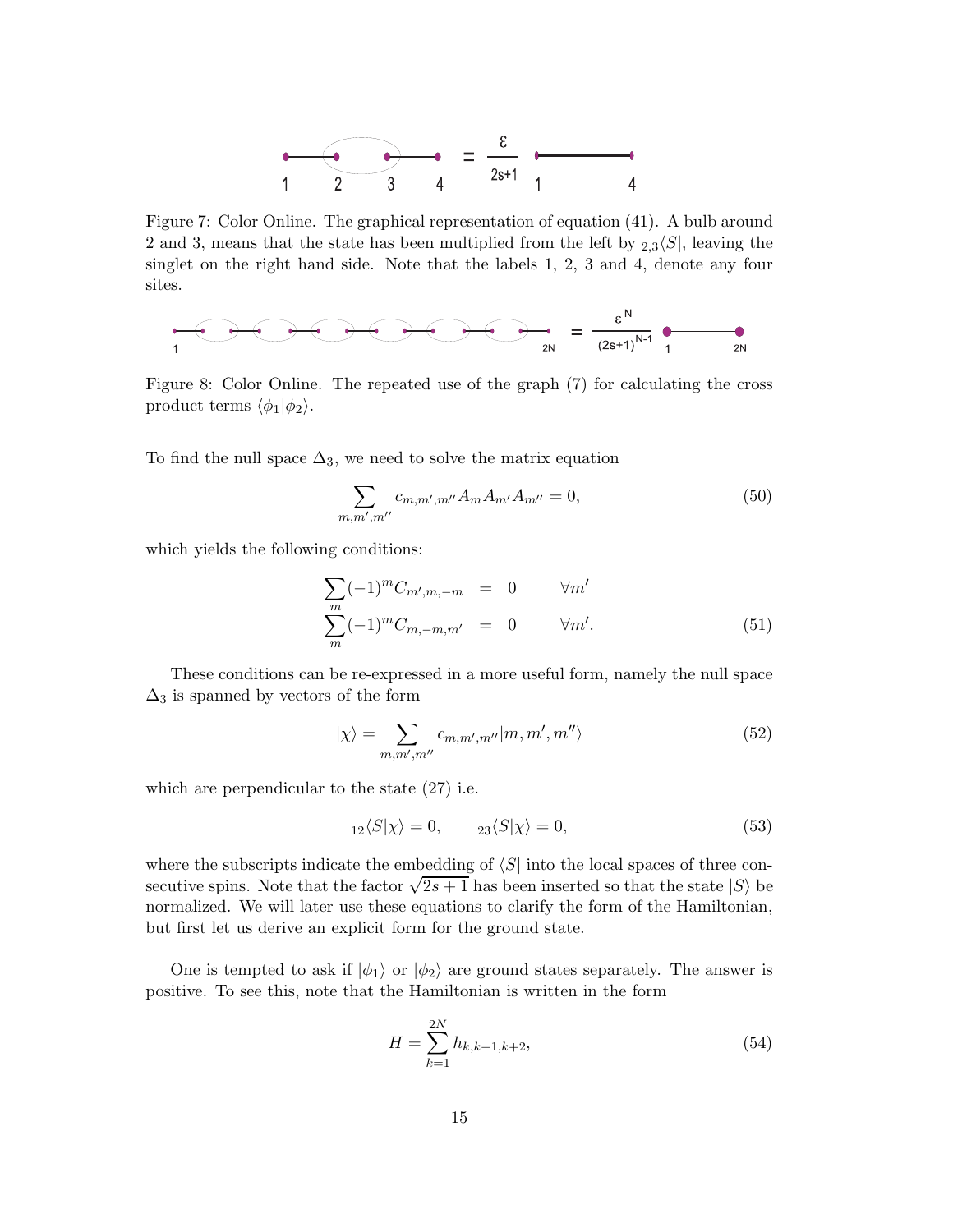where h is the sum of projectors on the null space  $\Delta_3$ , i.e.

$$
h = \sum_{\alpha} \lambda_{\alpha} |e_{\alpha}\rangle\langle e_{\alpha}|, \qquad |e_{\alpha}\rangle \in \Delta_3. \tag{55}
$$

Here  $\{|e_{\alpha}\rangle\}$  is a basis for  $\Delta_3$  and from (53) we know that  $\langle e_{\alpha}|S\rangle_{12} = \langle e_{\alpha}|S\rangle_{23} \quad \forall \alpha$ . This implies that  $H|\phi_1\rangle = H|\phi_2\rangle = 0$ . Each of the dimerized states  $|\phi_1\rangle$  and  $|\phi_2\rangle$ , break the translational symmetry of the Hamiltonian. Finally let us also derive the parent Hamiltonians for the simplest cases, namely spin 1/2 which is well-known and spin-1 Majumdar-Ghosh states.

### a: The parent Hamiltonian for Spin-1/2 dimerized state

Using the standard notation  $|+\rangle := |\frac{1}{2}\rangle$  $\frac{1}{2}, \frac{1}{2}$  $|\frac{1}{2}\rangle,\,\,\,\,\ket{-}:=|\frac{1}{2}\rangle$  $\frac{1}{2}, \frac{-1}{2}$  we order the states of auxiliary space, as  $\{|+\rangle$ ,  $|\tilde{0}\rangle$ ,  $|-\rangle$ . Then from (23) we have

$$
A_{+} = |+\rangle\langle\tilde{0}| + |\tilde{0}\rangle\langle-| = \begin{pmatrix} 0 & 1 & 0 \\ 0 & 0 & 1 \\ 0 & 0 & 0 \end{pmatrix}
$$
  

$$
A_{-} = |-\rangle\langle\tilde{0}| - |\tilde{0}\rangle\langle+| = \begin{pmatrix} 0 & 0 & 0 \\ -1 & 0 & 0 \\ 0 & 1 & 0 \end{pmatrix},
$$
 (56)

which transforms as a rank  $1/2$  tensor with the generators given by

$$
L_z = \begin{pmatrix} \frac{1}{2} & 0 & 0 \\ 0 & 0 & 0 \\ 0 & 0 & \frac{-1}{2} \end{pmatrix}, \quad L_+ = \begin{pmatrix} 0 & 0 & 1 \\ 0 & 0 & 0 \\ 0 & 0 & 0 \end{pmatrix}, \quad L_- = \begin{pmatrix} 0 & 0 & 0 \\ 0 & 0 & 0 \\ 1 & 0 & 0 \end{pmatrix}.
$$
 (57)

The singlet states are  $|S\rangle = \frac{1}{\sqrt{2}}$  $\frac{1}{2}(|+, -\rangle - |-, +\rangle)$ . To find the parent Hamiltonian, we should solve equation (51), or what is the same thing, find states  $|\chi\rangle \in C^2 \otimes C^2 \otimes C^2$ such that  $_{12}\langle S|\chi\rangle =_{23}\langle S|\chi\rangle = 0$ . It is readily found that there are four such states:

$$
|e_1\rangle = |+,+,+\rangle,
$$
  
\n
$$
|e_2\rangle = \frac{1}{\sqrt{3}}(|+,+,-\rangle+|+,-,+\rangle+|-,+,+\rangle),
$$
  
\n
$$
|e_3\rangle = \frac{1}{\sqrt{3}}(|-,-,+\rangle+|-,+,-\rangle+|+,-,-\rangle),
$$
  
\n
$$
|e_4\rangle = |-,-,-\rangle.
$$
\n(58)

The vectors  $|e_i\rangle$  form the spin  $\frac{3}{2}$  multiplet, and if they come with the same coefficients in h in  $(55)$ , the resulting Hamiltonian will be a scalar. It is known  $[22, 23]$  that in this case the parent Hamiltonian will be the Majumdar-Ghosh Hamiltonian, namely

$$
H = \sum_{i} 2\sigma_i \cdot \sigma_{i+1} + \sigma_i \cdot \sigma_{i+2}.
$$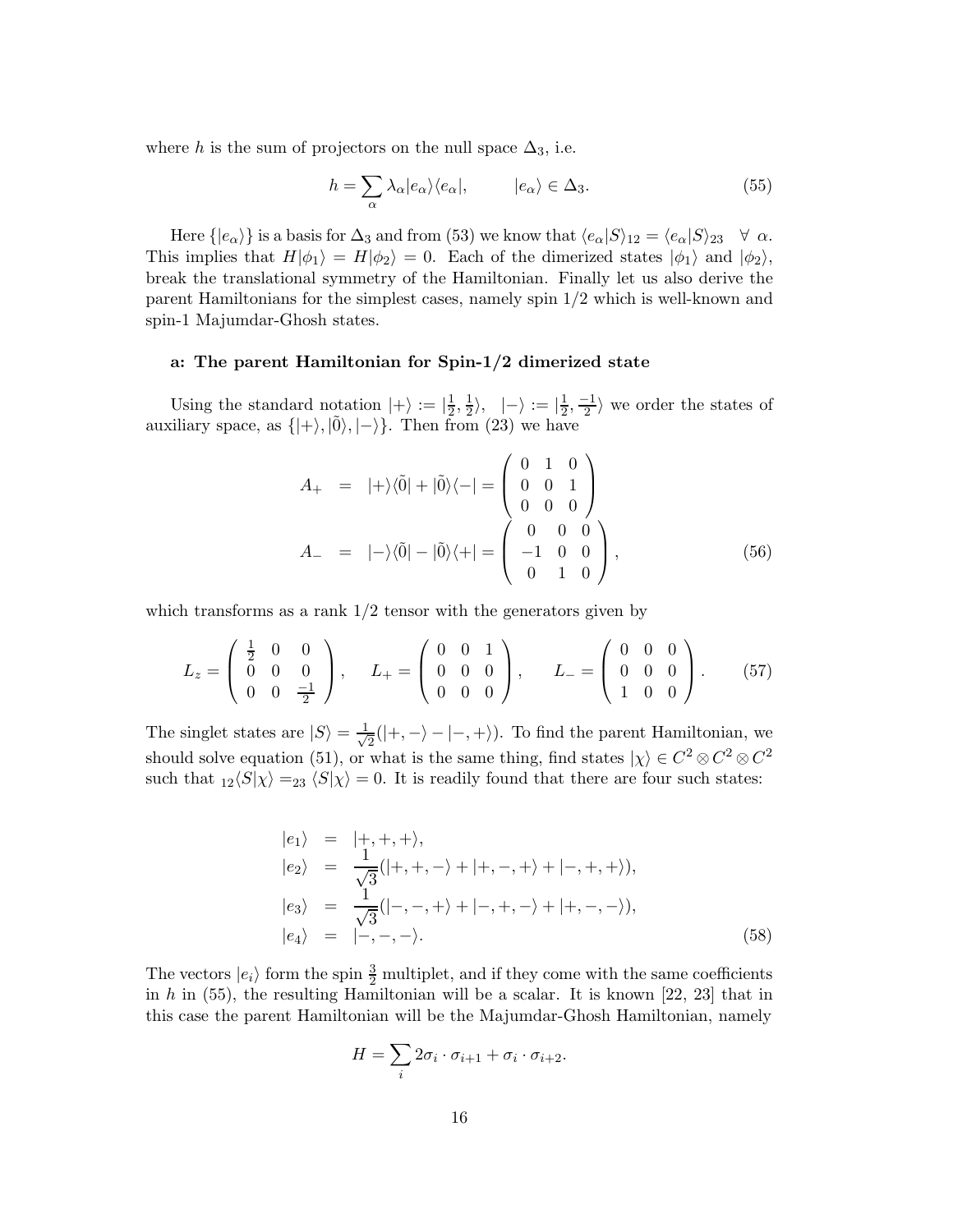#### b: The parent Hamiltonian for Spin-1 fully dimerized state

Using the abbreviated notation  $|1\rangle := |1,1\rangle, |0\rangle := |1,0\rangle, |\overline{1}\rangle := |1,-1\rangle,$  we have as the singlet state in  $|S\rangle \in C^3 \otimes C^3$ ,

$$
|S\rangle = \frac{1}{\sqrt{3}}(|1,\overline{1}\rangle - |0,0\rangle + |\overline{1},1\rangle). \tag{59}
$$

In order to find the null space  $\Delta_3$ , we note that due to  $su(2)$  symmetry, equation (14), the basis vectors of  $\Delta_3$  can be grouped into multiplets which transform irreducibly under  $su(2)$ . These multiplets come from the decomposition of 1⊗1⊗1 representation, which decomposes as

$$
1 \otimes 1 \otimes 1 = 3 \oplus 2 \oplus 2' \oplus 1 \oplus 1' \oplus 1'' \oplus 0.
$$
 (60)

However not all the above multiplets belong to  $\Delta_3$ . In order to determine those which are, we should check the conditions (51). It is sufficient to check these conditions only for the top state of each multiplet, since symmetry guarantees that the other states are present in  $\Delta_3$ , once the top state is present. With this insight we readily find the multiplets with the following top states are present in  $\Delta_3$ :

$$
\begin{array}{rcl}\n|e_1\rangle & := & |t_3\rangle = |1,1,1\rangle \\
|e_2\rangle & := & |t_2\rangle = |1,1,0\rangle - |0,1,1\rangle \\
|e_3\rangle & := & |t_2\rangle = |1,1,0\rangle - 2|1,0,1\rangle + |0,1,1\rangle \\
|e_4\rangle & := & |t_1\rangle = |1,0,0\rangle + |0,0,1\rangle + 3|\overline{1},1,1\rangle + 3|1,1,\overline{1}\rangle - 2|1,\overline{1},1\rangle - 4|0,1,0\rangle \\
|e_5\rangle & := & |t_0\rangle = |1,\overline{1},0\rangle - |\overline{1},1,0\rangle - |1,0,\overline{1}\rangle + |\overline{1},0,1\rangle + |0,1,\overline{1}\rangle - |0,\overline{1},1\rangle,\n\end{array} \tag{61}
$$

where  $|t_i\rangle$  denotes the top state of the spin-j representation. One can verify that these are actually the top states by checking the equations  $L_z|t_j\rangle = j|t_j\rangle$ , and  $L_+|t_j\rangle = 0$ and also that they really belong to  $\Delta_3$  by checking  $_{12}\langle S|e_i\rangle =_{23} \langle S|e_i\rangle = 0.$ 

Having 5 different multiplets in the null space, means that the Hamiltonian has 5 different couplings which can be tuned. Of course one of the couplings can be set to unity by a choice of energy scale. Let's call the projectors on the representation space j by  $P_i$ . Then the local Hamiltonian h will be

$$
h = \lambda_0 P_0 + \lambda_1 P_1 + \lambda_2 P_2 + \lambda_2' P_{2'} + \lambda_3 P_3. \tag{62}
$$

Remark: It is important to note that the MPS formalism, gives a larger family of parent Hamiltonian than the original AKLT construction. In fact in the AKLT construction, the presence of projectors  $P_3$ ,  $P_2$  and  $P_{2'}$  and  $P_0$  is automatic. However the presence of the new projector  $P_1$  is the result of the MPS formalism.

The next step, which is not trivial, is to write the projectors in terms of local spin operators. The point is that on the decomposition (60) only some of the representations on the right hand side belong to  $\Delta_3$ . For those representations which occur with multiplicity one, we can easily find the expression of the corresponding projectors in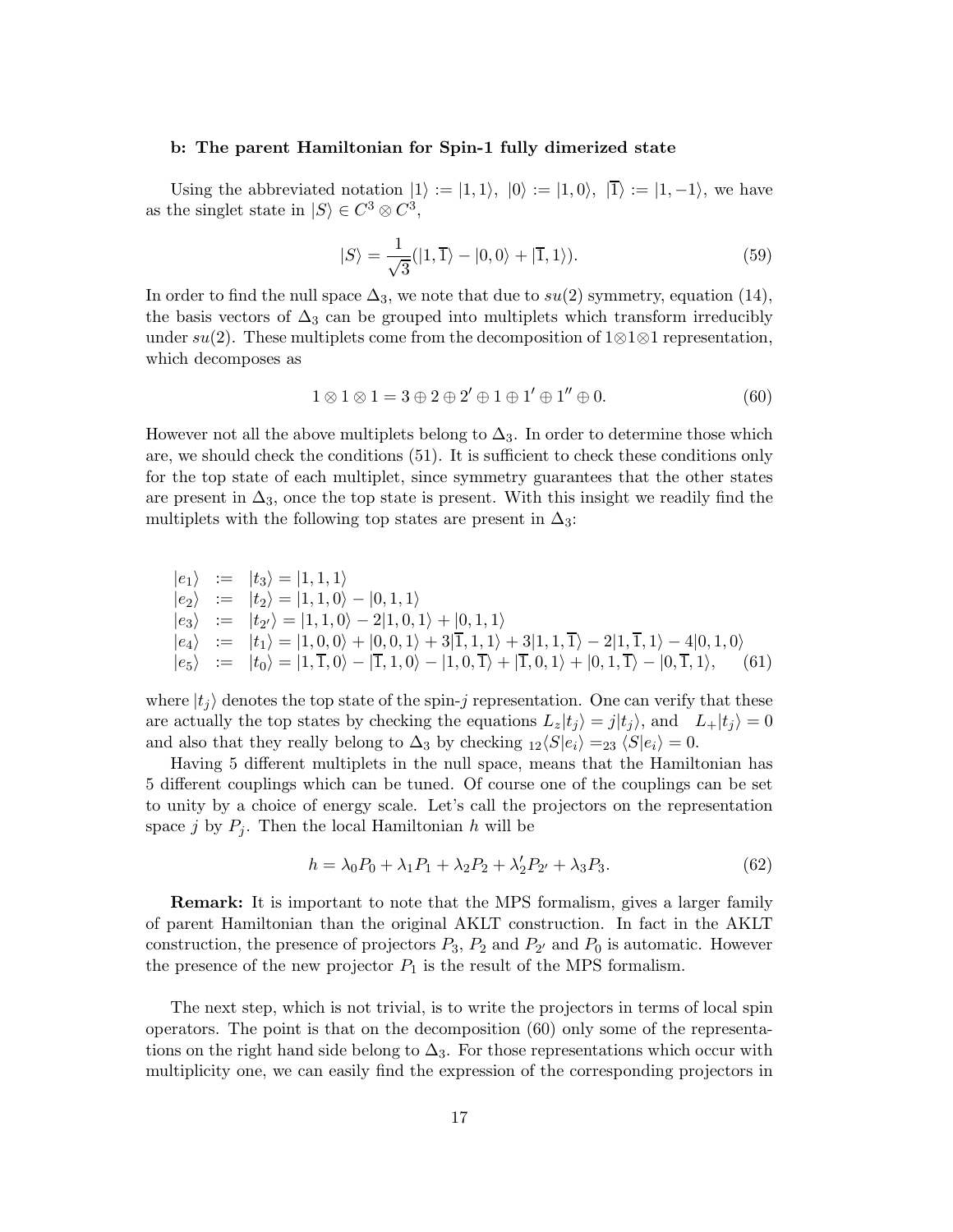terms of local spin operators. Let us denote the sum of spin operators on three sites by S, i.e

$$
\mathbf{S} := \mathbf{S}_1 + \mathbf{S}_2 + \mathbf{S}_3.
$$

The basis states of the representations on the right hand side of (60) are such that they block-diagonalize the generators and hence the operator  $S \cdot S$ . Let us denote the projectors on the totality of spin j representations by  $P_j$ , i.e.  $P_0 = P_0$ ,  $P_1 :=$  $P_1 + P_{1'} + P_{1''}, \quad P_2 = P_2 + P_{2'}$ , and  $P_3 = P_3$ . Then we have the following system of equations  $(\mathbf{S} \cdot \mathbf{S})^k = \sum_{l=0}^3 (l(l+1))^k \mathcal{P}_l$ ,  $k = 0, 1, 2, 3$ , or more explicitly,

$$
I = \mathcal{P}_3 + \mathcal{P}_2 + \mathcal{P}_1 + \mathcal{P}_0
$$
  
\n
$$
\mathbf{S} \cdot \mathbf{S} = 12\mathcal{P}_3 + 6\mathcal{P}_2 + 2\mathcal{P}_1
$$
  
\n
$$
(\mathbf{S} \cdot \mathbf{S})^2 = 144\mathcal{P}_3 + 36\mathcal{P}_2 + 4\mathcal{P}_1
$$
  
\n
$$
(\mathbf{S} \cdot \mathbf{S})^3 = 343\mathcal{P}_3 + 125\mathcal{P}_2 + 27\mathcal{P}_1.
$$
\n(63)

Inverting the above equations we find

$$
720\mathcal{P}_3 = 12\mathbf{S} \cdot \mathbf{S} - 8(\mathbf{S} \cdot \mathbf{S})^2 + (\mathbf{S} \cdot \mathbf{S})^3
$$
  
\n
$$
144\mathcal{P}_2 = -24\mathbf{S} \cdot \mathbf{S} + 14(\mathbf{S} \cdot \mathbf{S})^2 - (\mathbf{S} \cdot \mathbf{S})^3
$$
  
\n
$$
80\mathcal{P}_1 = 72\mathbf{S} \cdot \mathbf{S} - 18(\mathbf{S} \cdot \mathbf{S})^2 + (\mathbf{S} \cdot \mathbf{S})^3
$$
  
\n
$$
144\mathcal{P}_0 = 144 - 108\mathbf{S} \cdot \mathbf{S} + 20(\mathbf{S} \cdot \mathbf{S})^2 - (\mathbf{S} \cdot \mathbf{S})^3.
$$
 (64)

A positive linear combination of the projectors  $P_3, P_2$ , and  $P_0$  gives a three parameter family of Hamiltonians. The projector  $P_1$  should be left out from this combination, since only one of the spin-1 representations belong to the null space  $\Delta_3$ . In general those representations which occur with multiplicity one, can always be expressed in terms of total spin operator S on three sites. However we can construct a more general family of Hamiltonians by calculating explicitly all the projectors in (62) in terms of the most general set of independent three-body spin operators. A straightforward calculation gives the final form of the Hamiltonian (with the abbreviation  $S_{12}$  :=  ${\bf S}_1 \cdot {\bf S}_2$ :

$$
H = \sum_{i=1}^{2N} J_0 + J_1 S_{i,i+1} + J_2 S_{i,i+2} + J_3 S_{i,i+1}^2 + J_4 S_{i,i+2}^2 + J_5 \{S_{i,i+1}, S_{i+1,i+2}\}\
$$
  
+  $J_6 \{S_{i,i+2}, \{S_{i,i+1}, S_{i+1,i+2}\}\} + J_7 (S_{i,i+1} S_{i,i+2} S_{i+1,i+2} + S_{i+1,i+2} S_{i,i+2} S_{i,i+1}),$ 

where

$$
J_0 = -2\lambda_0 + \frac{3}{5}\lambda_1 + \frac{1}{3}(\lambda_2 + \lambda_{2'}) + \frac{1}{15}\lambda_3,
$$
  
\n
$$
J_1 = 2\lambda_0 - \frac{2}{5}\lambda_1 - \frac{1}{3}(\lambda_2 + \lambda_{2'}) + \frac{11}{15}\lambda_3,
$$
  
\n
$$
J_2 = -3\lambda_0 + \frac{1}{20}\lambda_1 + \frac{1}{2}(\lambda_2 + \lambda_{2'}) - \frac{3}{10}\lambda_3,
$$
  
\n
$$
J_3 = 2\lambda_0 - \frac{13}{20}\lambda_1 - \frac{1}{6}(\lambda_2 - \lambda_{2'}) + \frac{1}{15}\lambda_3,
$$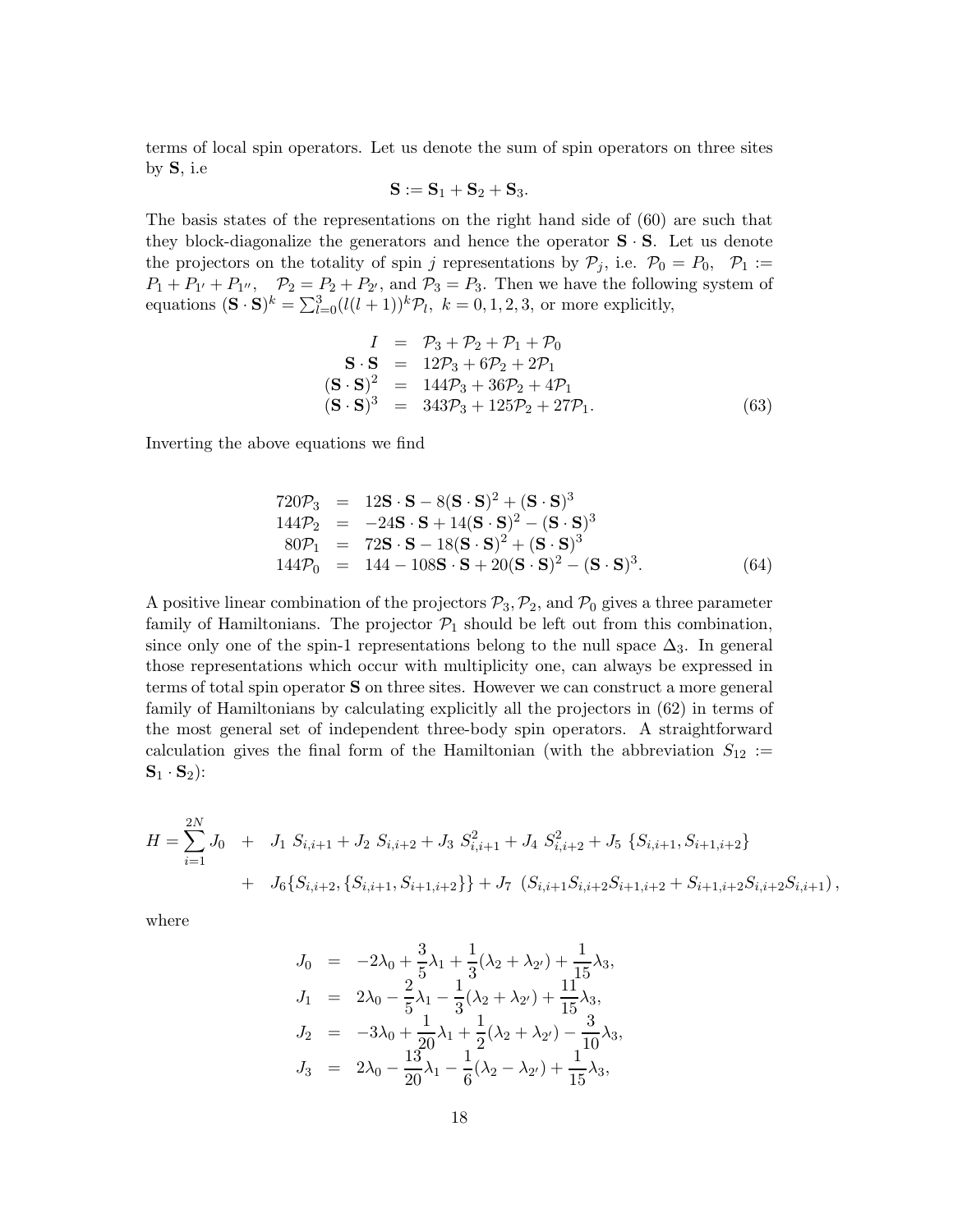$$
J_4 = \lambda_0 + \frac{1}{20}\lambda_1 + \frac{1}{6}(\lambda_2 - \lambda_{2'}) + \frac{1}{30}\lambda_3,
$$
  
\n
$$
J_5 = \lambda_0 - \frac{1}{6}(\lambda_2 + \lambda_{2'}) + \frac{1}{6}\lambda_3,
$$
  
\n
$$
J_6 = -\lambda_0 + \frac{1}{10}\lambda_1 + \frac{1}{6}\lambda_{2'} - \frac{1}{10}\lambda_3,
$$
  
\n
$$
J_7 = \lambda_0 - \frac{1}{40}\lambda_1 - \frac{1}{12}(\lambda_2 + 5\lambda_{2'}) + \frac{7}{30}\lambda_3.
$$
\n(65)

This Hamiltonian may seem complicated and not so interesting from the physical point of view. However we should note that it has effectively four adjustable parameters, (sine we can take  $\lambda_0 = 1$ ) and by tuning these parameters this Hamiltonian may come close to physically simple and interesting models. For example if we take the parameters as follows:

$$
\lambda_0 := 1, \quad \lambda_1 = 8 + \frac{2}{3}\lambda_2, \quad \lambda_2' = 12 + 2\lambda_2, \quad \lambda_3 = 18 + 4\lambda_2,
$$
\n(66)

then the couplings  $J_3, J_4, J_6$ , and  $J_7$  all vanish and the Hamiltonian finds the following simple form, modulo additive and positive multiplicative constants

$$
H = \sum_{i=1}^{2N} \mathbf{S}_i \cdot \mathbf{S}_{i+1} + \Delta \mathbf{S}_i \cdot \mathbf{S}_{i+2} + K \{ \mathbf{S}_i \cdot \mathbf{S}_{i+1} \cdot \mathbf{S}_{i+1} \cdot \mathbf{S}_{i+2} \},
$$
(67)

where  $\Delta := \frac{\lambda_2 - 6}{5\lambda_2 + 24}$  and  $K = \frac{6 + \lambda_2/2}{5\lambda_2 + 24}$ . By taking  $\lambda_2 = 6$ , we can further set  $\Delta = 0$ , and  $K = \frac{1}{6}$  and hence we can arrive at

$$
H = \sum_{i=1}^{2N} \mathbf{S}_i \cdot \mathbf{S}_{i+1} + \frac{1}{6} \{ \mathbf{S}_i \cdot \mathbf{S}_{i+1} , \ \mathbf{S}_{i+1} \cdot \mathbf{S}_{i+2} \},\tag{68}
$$

or by taking  $\lambda_2$  very large, we can come arbitrarily close to the following Hamiltonian:

$$
H = \sum_{i=1}^{2N} \mathbf{S}_i \cdot \mathbf{S}_{i+1} + \frac{1}{5} \mathbf{S}_i \cdot \mathbf{S}_{i+2} + \frac{1}{10} \{ \mathbf{S}_i \cdot \mathbf{S}_{i+1} , \ \mathbf{S}_{i+1} \cdot \mathbf{S}_{i+2} \}.
$$
 (69)

#### 7.2 Examples of AKLT/VBS states

While the MPS representation may not be a necessity when dealing with fully dimerized states , such representation is invaluable when dealing with VBS states.

#### Spin 3/2 VBS state

As our last examples, we consider the MP representation of the spin 3/2 VBS state of the form shown in figure (2), which is obtained from a dimerized state with  $s = 1$ and  $s' = 1/2$ . From (36) we see that the MP representation of such a chain is given by the following matrices, where we have abbreviated  $|1, m\rangle \rightarrow |m\rangle$ , and  $|\frac{1}{2}$  $\frac{1}{2}, \pm \frac{1}{2}$  $\frac{1}{2}$   $\rightarrow$   $\ket{\pm}$ 

$$
V_{\scriptscriptstyle{3/2,3/2}}\quad =\quad |1\rangle\langle -|+|+\rangle\langle -1|
$$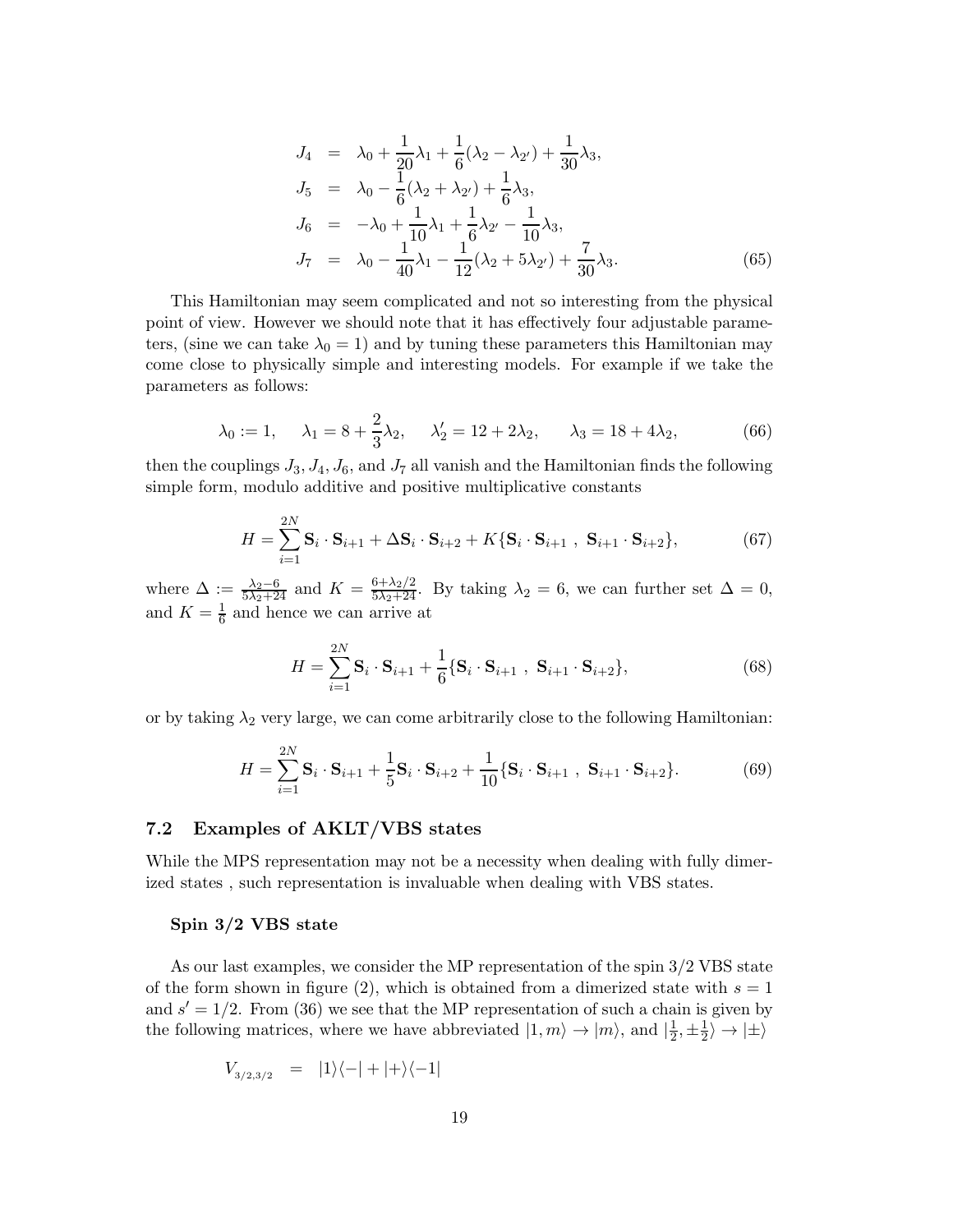$$
V_{3/2,1/2} = \sqrt{\frac{2}{3}}|0\rangle\langle -| + \sqrt{\frac{1}{3}}| - \rangle\langle -1| - \sqrt{\frac{1}{3}}|1\rangle\langle +| - \sqrt{\frac{2}{3}}| + \rangle\langle 0|
$$
  
\n
$$
V_{3/2,-1/2} = -\sqrt{\frac{2}{3}}|0\rangle\langle +| - \sqrt{\frac{1}{3}}| + \rangle\langle 1| + \sqrt{\frac{1}{3}}| - 1\rangle\langle -| + \sqrt{\frac{2}{3}}| - \rangle\langle 0|
$$
  
\n
$$
V_{3/2,-3/2} = -|-1\rangle\langle +| +| - \rangle\langle 1|.
$$
\n(70)

Note that we use equation (36) to find the highest-weight component of this tensor and the rest of the components are derived by action of  $L_-\$ . In a basis with the order  $|1, 1\rangle, |1, 0\rangle, |1, -1\rangle, |+\rangle, |-\rangle$ , the 5 dimensional vectors  $V_{3/2,m}$  have the following explicit form:

$$
V_{3/2,3/2} = \begin{pmatrix} \cdot & \cdot & \cdot & 1 \\ \cdot & \cdot & \cdot & \cdot \\ \cdot & \cdot & \cdot & \cdot \\ \cdot & \cdot & 1 & \cdot \\ \cdot & \cdot & \cdot & \cdot \end{pmatrix} , \quad V_{3/2,1/2} = \frac{1}{\sqrt{3}} \begin{pmatrix} \cdot & \cdot & -1 & \cdot \\ \cdot & \cdot & \cdot & \sqrt{2} \\ \cdot & \cdot & \cdot & \cdot \\ \cdot & \cdot & \cdot & \cdot \end{pmatrix} (71)
$$

$$
V_{3/2,-1/2} = \frac{1}{\sqrt{3}} \begin{pmatrix} \cdot & \cdot & \cdot & \cdot & \cdot \\ \cdot & \cdot & \cdot & \cdot & \cdot \\ \cdot & \cdot & \cdot & \cdot & \cdot \\ 1 & \cdot & \cdot & \cdot & \cdot \\ \cdot & -\sqrt{2} & \cdot & \cdot & \cdot \end{pmatrix}, \quad V_{3/2,-3/2} = \begin{pmatrix} \cdot & \cdot & \cdot & \cdot & \cdot \\ \cdot & \cdot & \cdot & \cdot & \cdot \\ \cdot & \cdot & \cdot & \cdot & \cdot \\ \cdot & \cdot & \cdot & \cdot & \cdot \end{pmatrix} (72)
$$

From figure (2) and the discussion following it, we see that the translation-invariant parent Hamiltonian annihilating this state, should be constructed from the projector  $P_3$  onto spin-3 states. In the matrix product formalism, this means that the null-space of the two-site density matrix, should contain the multiplet of states which transform as spin 3 representation. In view of (39), this means that in the decomposition of quadratic product of tensors  $V_{3/2,m}$ , into irreducible representations of  $su(2)$ , the representation of spin-3 should not appear, i.e. the components of this tensor should identically vanish. This is indeed the case as one can see from (72) that  $V_{3/2,3/2}^2$  which is the component with highest weight of spin-3 representation vanishes. The other components vanish by symmetry.

Equation (39) generalizes this to arbitrary spins in a nice way which is exactly what we see in the valence bond picture of  $(6)$ . Even more than that, it gives in one shot, the Hamiltonian which is common to both  $h_1$  and  $h_2$  in figure (6).

### The fusion rule of the tensors  $V_s$

As stated above the properties of valence bonds in the AKLT formalism are nicely captured in the fusion rule of the tensors  $V_s$ , equation (39). Although the complete proof of (39) is possible, we think it is not so illuminating. Instead we try to illustrate the idea by two simple example. Consider figure (6), with  $s = 3/2$  and  $s' = 1$ . In our picture the VBS state obtained from projection is an MPS with auxiliary matrices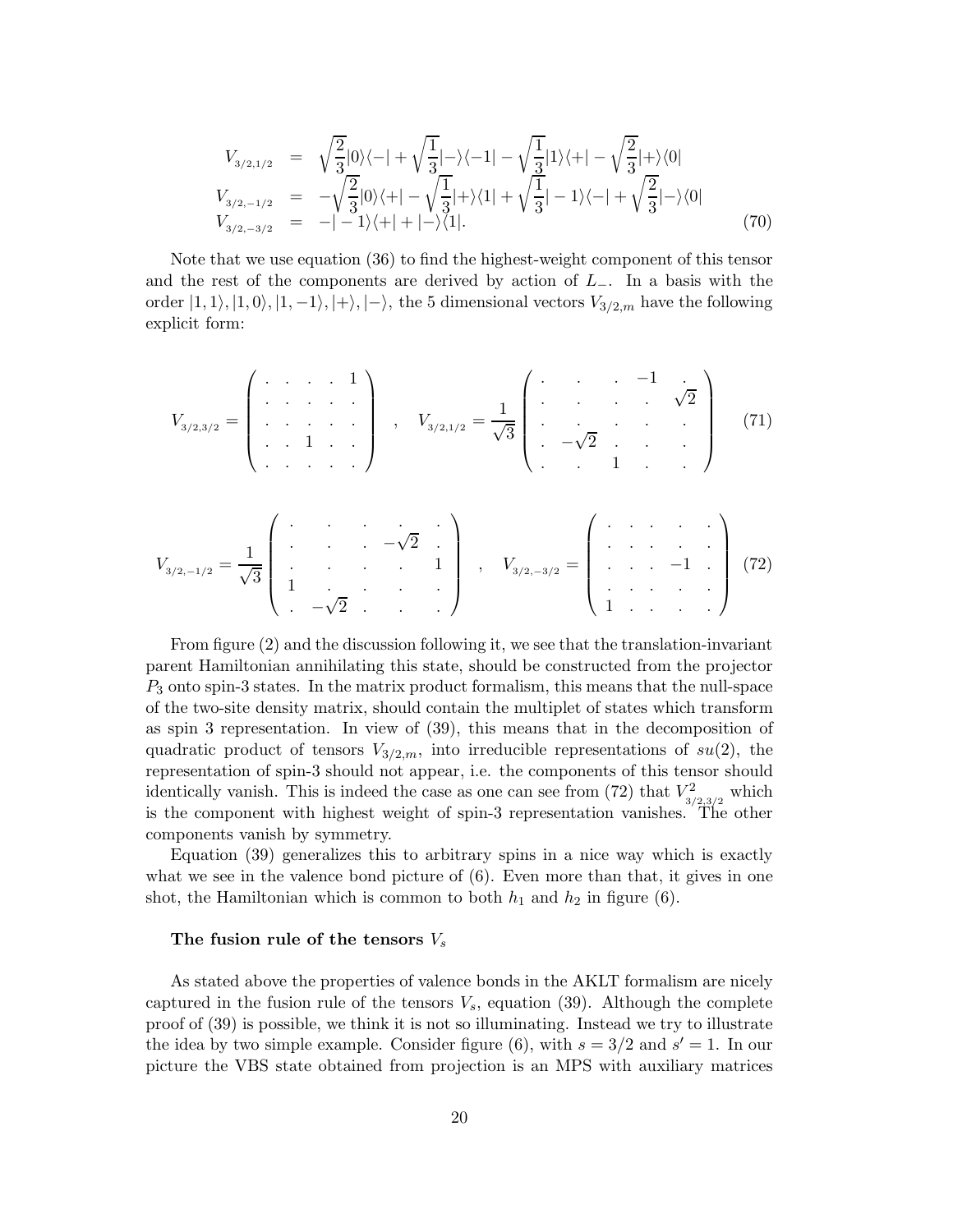given by  $V_{5/2} := V_{3/2+1}$ . Note that we use  $V_s$  to denote the totality of matrices  $V_{s,m}$ , for all m. We want to show that

$$
V_{5/2} \otimes V_{5/2} = V_0 \oplus V_1 \oplus V_2 \oplus V_3, \tag{73}
$$

that is, we want to show that in the decomposition of the left hand side the tensors  $V_4$ , and  $V_5$  do not appear, hence local Hamiltonian annihilating the state of the lower chain in figure (6) can be constructed from projectors  $P_4$ , and  $P_5$ . To prove this we need only show that the highest weight components of the tensors  $V_5$ , and  $V_4$ , in the decomposition of the left hand side of (74) vanish identically. To this end, let us write the explicit form of the components of  $V_{5/2}$ , obtained from the top component  $V_{5/2,5/2}$  by using (36) and applying the commutation relation  $V_{s,m} \propto [L_-, V_{s,m+1}]$ . Ignoring the numerical coefficients and signs in front of all states on both sides, which are irrelevant for the following proof, and using the shortened notation  $|s, m\rangle \rightarrow |m\rangle$ (i.e.  $|1/2\rangle \equiv |3/2, 1/2\rangle, |-1\rangle \equiv |1, -1\rangle)$ , we have

$$
V_{5/2,5/2} = |\frac{3}{2}\rangle\langle -1| + |1\rangle\langle \frac{-3}{2}|,
$$
  
\n
$$
V_{5/2,3/2} = |\frac{1}{2}\rangle\langle -1| + |\frac{3}{2}\rangle\langle 0| + |0\rangle\langle \frac{-3}{2}| + |1\rangle\langle \frac{-1}{2}|.
$$

It is now easily seen that  $V_{5/2,5/2}^2 = 0$ , implying that the highest weight of the  $V_5$  vanish. Moreover we see that  $V_{5/2,5/2}V_{5/2,3/2} = V_{5/2,3/2}V_{5/2,5/2} = 0$ , implying the highest weight of  $V_4$  also vanishes. This example corresponds to figure (6) with  $s = 3/2$  and  $s' = 1$  (or with 3 and 2 valence bonds in the AKLT construction). There is a very interesting point here which we should mention. The point is that a spin 5/2 VBS state can also be constructed in the same way as in figure (6) with  $s = 2$  and  $s' = 1/2$  or as in the original picture, from partially dimerized states with different numbers, namely with 4 and 1 valence bonds. Here we expect that the local Hamiltonian which is used in the construction of translation-invariant state be constructed only from the projector  $P_5$ . This is nicely captured in the fusion rule of our tensors,  $W_{5/2} := V_{2+1/2}$ , which is

$$
W_{5/2} \otimes W_{5/2} = W_4 \oplus W_3 \oplus W_2 \oplus W_1 \oplus W_0. \tag{74}
$$

In fact we have (again ignoring numerical coefficients on both sides), and with the same type of shortened notation as in the previous example,

$$
W_{5/2,5/2} = |2\rangle\langle -1/2| + |1/2\rangle\langle -2|,
$$
  
\n
$$
W_{5/2,3/2} = |1\rangle\langle -1/2| + |2\rangle\langle 1/2| + |-1/2\rangle\langle -2| + |1/2\rangle\langle -1|.
$$

It is now seen that while the top state of  $W_5$  is zero, the top state of  $W_4$ , that is  $W_{5/2,5/2}W_{5/2,3/2}-W_{5/2,3/2}W_{5/2,5/2}$  is non-vanishing, proving the fusion rule (39). This argument can be generalized to the arbitrary spins s and s', although the proof will not be more illuminating than the example given above.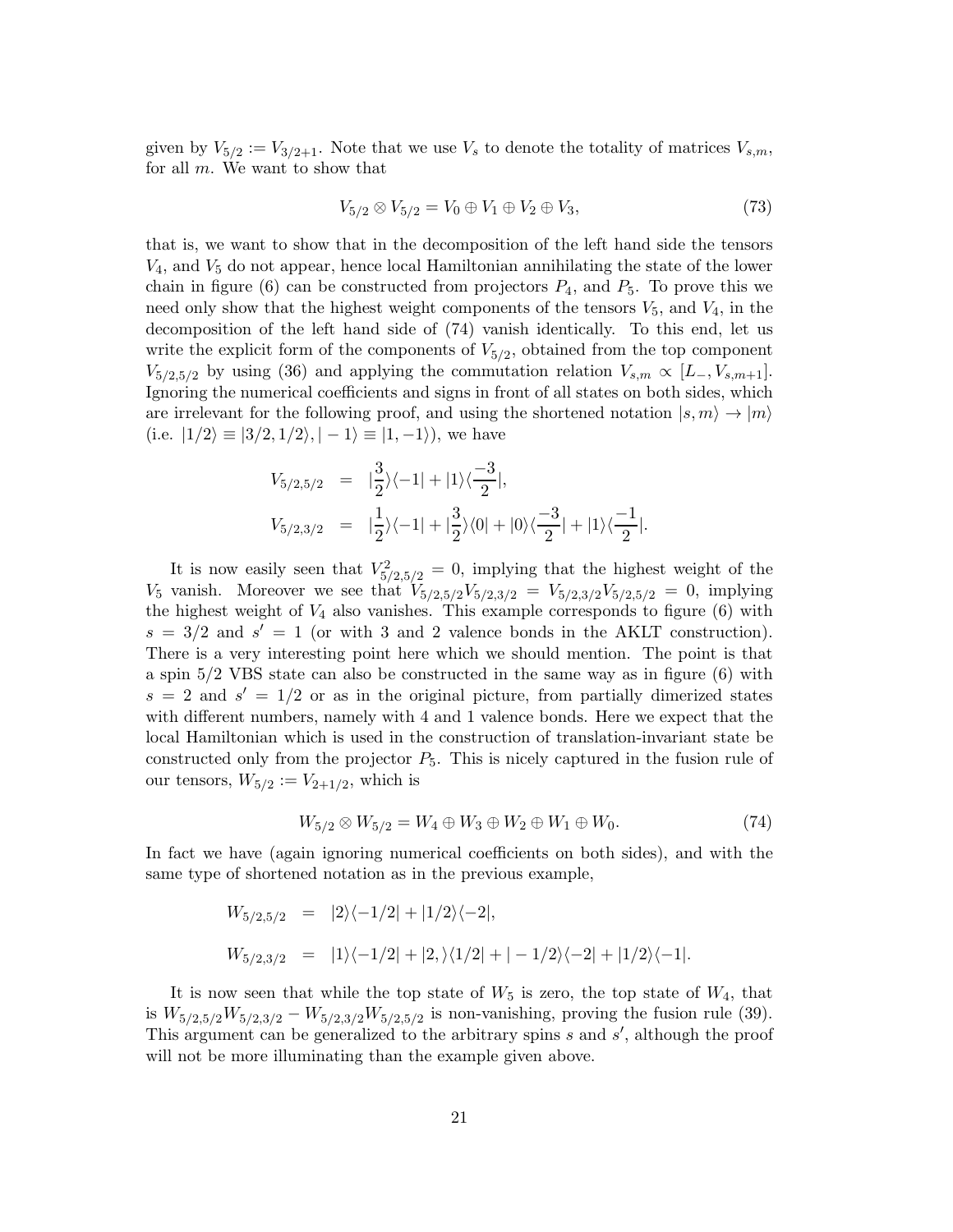# 8 Conclusion

The main emphasis of this paper has been on the rotational symmetry properties of matrix product states. To this end we have constructed a simple representation of spherical tensors of arbitrary integer or half integer rank. A spherical tensor of rank s is represented in a  $2s+2$  dimensional space, hence the dimension of space, increases only linearly with the rank of the tensor. The introduction of these tensors have made possible a unified approach toward fully dimerized, and partially dimerized or AKLT/VBS states. In this way we have been able to find a matrix product representation for all the variety of valence bond states introduced in the original AKLT paper. Having such a matrix product representation makes the calculation of many properties of such states, specially the non-dimerized states quite easy and straightforward. Moreover a MPS representation is more powerful, since it will give a larger family of Hamiltonians compared with the AKLT construction, since it allows to include more projectors in the local Hamiltonian. This will then lead to more flexibility in approximating realistic interactions with parent Hamiltonians of matrix product states. We have demonstrated this for a spin-1 family of Hamiltonians with nearest and next-nearest neighbor interactions. Finally we should remind that the above constructions can be generalized to other symmetry groups like  $su(n)$ . At least for a self-conjugate representation of  $su(n)$ , whose weight diagram is symmetric under reflection, then we can define tensor operators in exactly the same way as in equation  $(23)$ , namely:

$$
A_{\mathbf{m}} := |\mathbf{m}\rangle\langle\tilde{0}| + |\tilde{0}\rangle\langle-\mathbf{m}|,\tag{75}
$$

whee  $|m\rangle$  is the  $n-1$  dimensional weight vector of that representation. Such a MPS representation may be useful for example in recent considerations of AKLT models as in [33, 34] where  $su(2)$  valence bonds have been replaced with  $su(n)$  valence bonds, or in [34], where trimmer ground states with  $su(3)$  symmetry have been studied.

### 9 Acknowledgements

We would like to thank Kh. Heshami for a very valuable discussion on the AKLT construction, and I. P. McCulloch for instructive email correspondences on spherical tensors.

### References

- [1] R. J. Baxter, Exactly Solved Models in Statistical Mechanics, Academic Press, London, 1982.
- [2] E. H. Lieb, and D. C. Mattis (Eds.) Mathematical Physics in One Dimension, Academic Press, N.Y. 1966.
- [3] E. Lieb, T. Schultz, and D. Mattis, Annals of Physics, 16 407-466 (1966).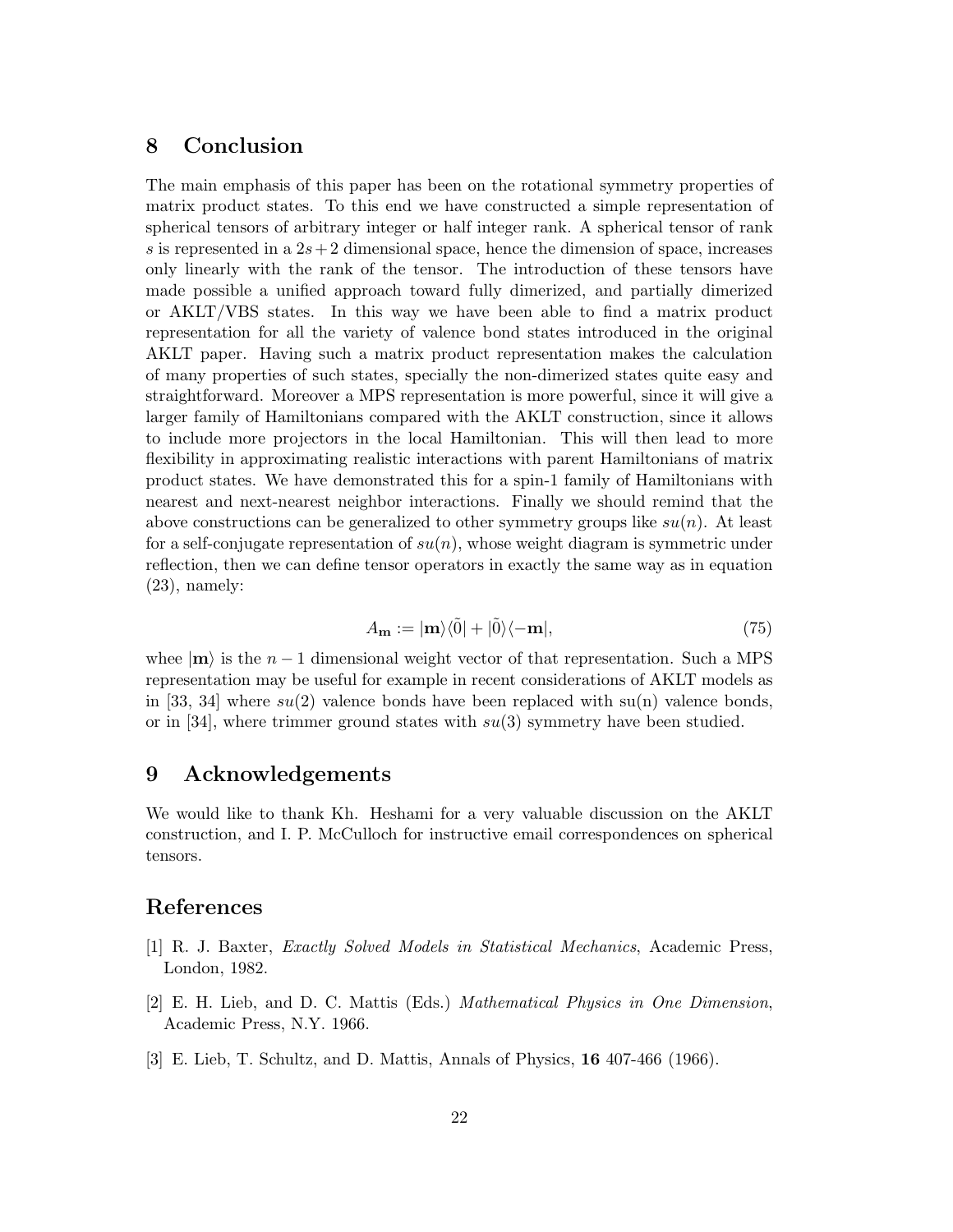- [4] H. A. Bethe, *Proc. Roy. Soc.* **A 150**, 522 (1935).
- [5] I. Affleck, T. Kennedy, E.H. Lieb, H. Tasaki, Commun.Math. Phys. 115, 477 (1988); I. Affleck, E.H. Lieb, T. Kennedy, H. Tasaki, Phys. Rev. Lett. 59, 799 (1987).
- [6] C. K. Majumdar, J. Phys. C 3. 911(1969); C. K. Majumdar and D. P. Ghosh, J. Math. Phys. 10 (1969)1388; C. K. Majumdar and D. P. Ghosh, J. Math. Phys. 10 (1969)1399.
- [7] H. Fan, V. E. Korepin, and V. Roychowdhury, Physical Review Letts., 93, 22, 227203, (2004); H. Fan, et al. Phys. Rev. B 76, 014428 (2007).
- [8] S. Alipour, V. Karimipour and L. Memarzadeh, Phys. Rev. A 75, 052322 (2007).
- [9] A. Osterloh, L. Amico, G. Falci, and R. Fazio, Nature 416, 608 (2002).
- [10] T. Osborne, M. Nielsen, Phys. Rev. A, 66, 032110 (2002).
- [11] M. A. Ahrens, A. Schadschneider, and J. Zittartz, "Exact ground states of quantum spin-2 models on the hexagonal lattice" e-print arXiv:cond-mat/0504023.
- [12] D. Perez-Garcia, F. Verstraete, J. I. Cirac, and M. M. Wolf "PEPS as unique ground states of local Hamiltonians", e-print arXiv:0707.2260.
- [13] M. Fannes, B. Nachtergaele, R.F. Werner, Commun. Math. Phys. 144, 443 (1992).
- [14] A. Klümper, A. Schadschneider, and J. Zittartz, J. Phys. A 24, L955 (1991); Z. Phys. B 87, 281 (1992).
- [15] A. Klümper, A. Schadschneider, and J. Zittartz, Europhys. Lett. 24, 293 (1993).
- [16] H. Niggemann, J. Zittartz, J. Phys. A: Math. Gen. 31, p. 9819-9828 (1998); H. Niggemann, A. Klümper, J. Zittartz, Z. Phys. B 104, 103 (1997).
- [17] M. A. Ahrens, A. Schadschneider, and J. Zittartz, Europhys. Lett. 59 6, 889 (2002); E. Bartel, A. Schadschneider and J. Zittartz, Eur. Phys. Jour. B, 31, 2, 209-216 (2003).
- [18] M. M. Wolf, G. Ortiz, F. Verstraete and I. Cirac, Phys. Rev. Lett.97, 110403 (2006).
- [19] A. K. Kolezhuk and H. J. Mikeska, Phys. Rev. Lett. 80, 2709 (1998); Int. J. Mod. Phys. B, Vol.12, 2325-2348 (1998).
- [20] S. Anders et al. Phys. Rev. Lett. 97, 107206 (2006); F. Verstraete and J. I. Cirac, Phys. Rev. B 73, 094423 (2006).
- [21] M. Asoudeh, V. Karimipour, and A. Sadrolashrafi, Phys. Rev. B 75, 224427  $(2007)$ ; Phys. Rev. A **76**, 012320 $(2007)$ .